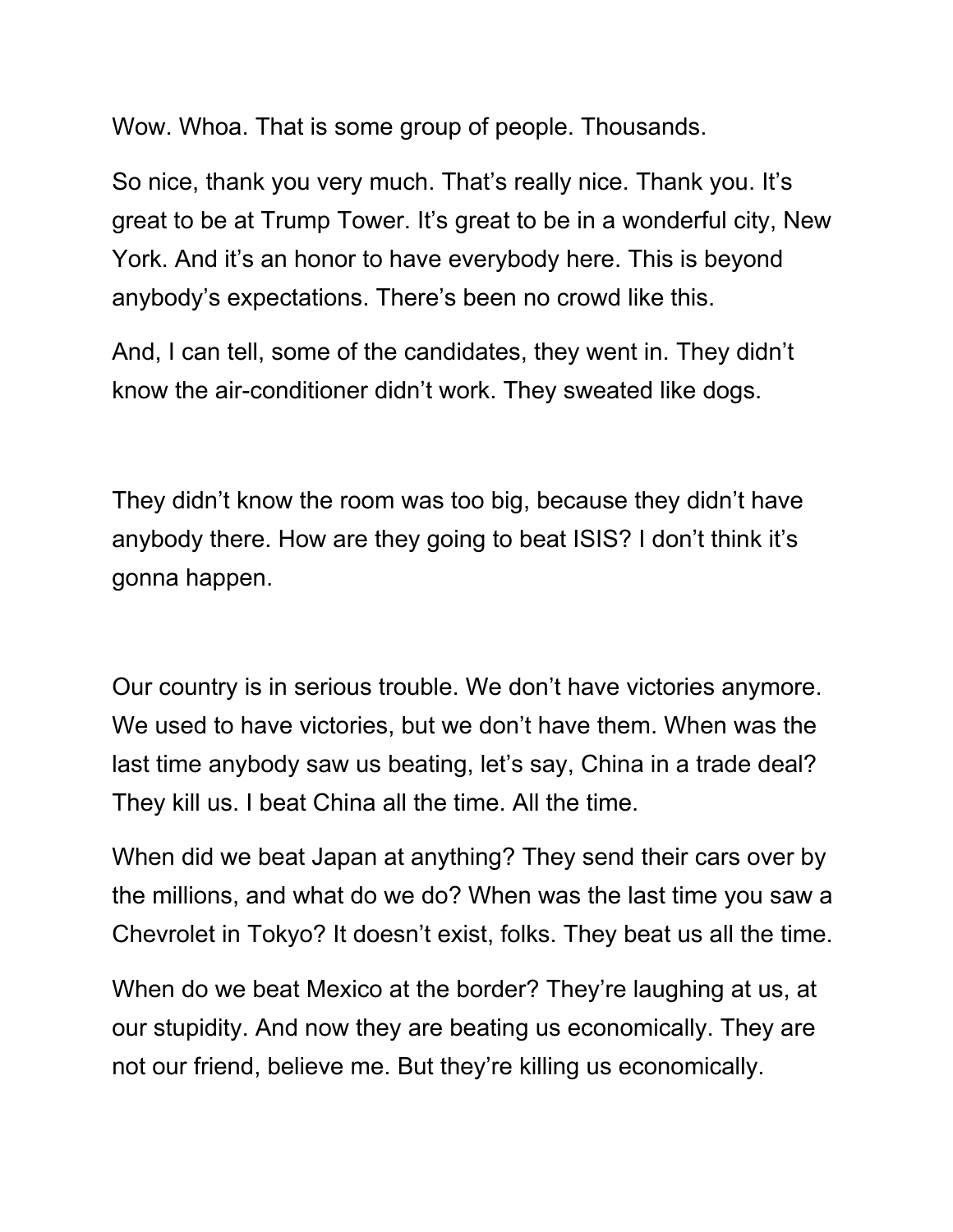The U.S. has become a dumping ground for everybody else's problems.

Thank you. It's true, and these are the best and the finest. When Mexico sends its people, they're not sending their best. They're not sending you. They're not sending you. They're sending people that have lots of problems, and they're bringing those problems with us. They're bringing drugs. They're bringing crime. They're rapists. And some, I assume, are good people.

But I speak to border guards and they tell us what we're getting. And it only makes common sense. It only makes common sense. They're sending us not the right people.

It's coming from more than Mexico. It's coming from all over South and Latin America, and it's coming probably — probably — from the Middle East. But we don't know. Because we have no protection and we have no competence, we don't know what's happening. And it's got to stop and it's got to stop fast. Islamic terrorism is eating up large portions of the Middle East. They've become rich. I'm in competition with them.

They just built a hotel in Syria. Can you believe this? They built a hotel. When I have to build a hotel, I pay interest. They don't have to pay interest, because they took the oil that, when we left Iraq, I said we should've taken.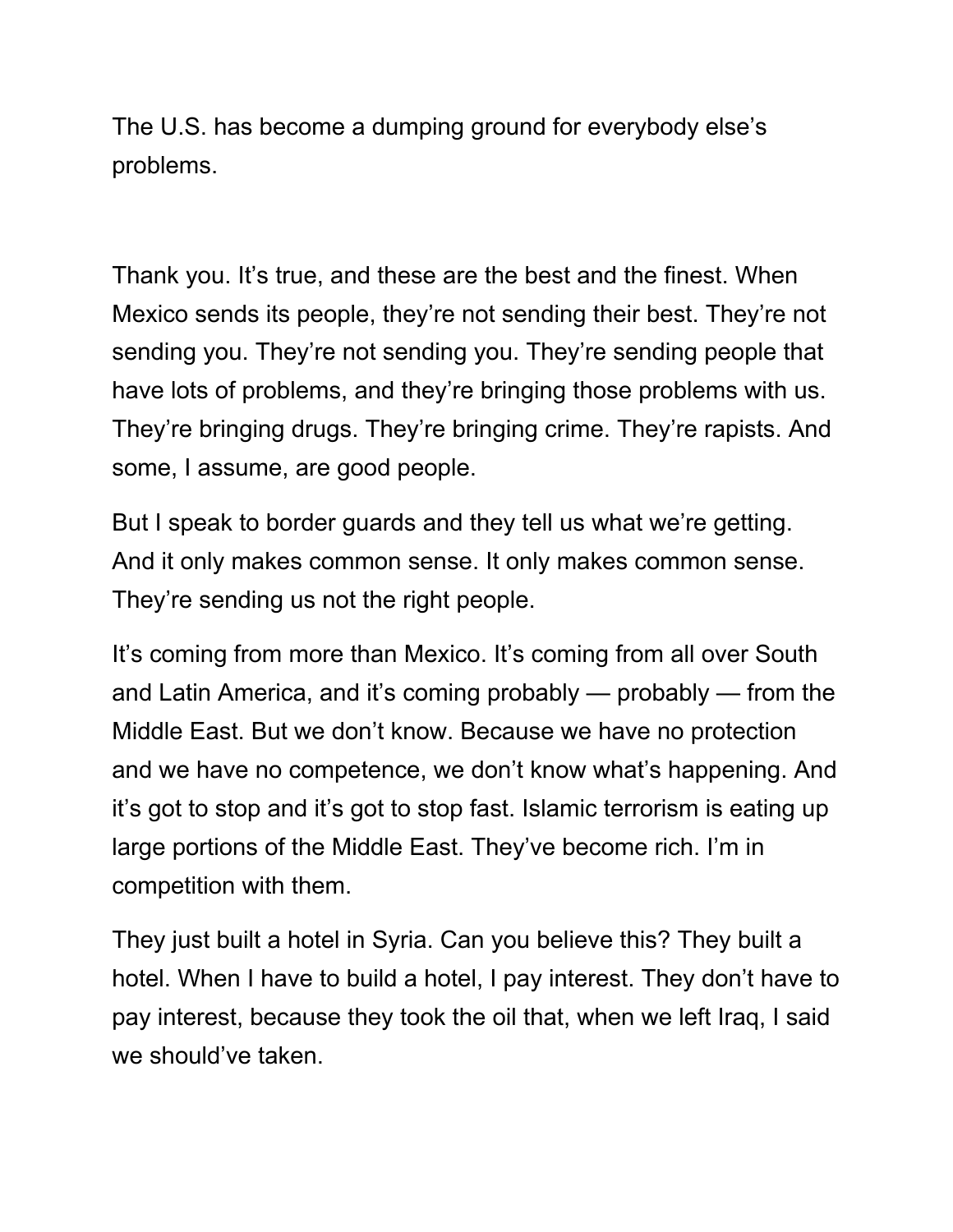So now ISIS has the oil, and what they don't have, Iran has. And in 19 — and I will tell you this, and I said it very strongly, years ago, I said — and I love the military, and I want to have the strongest military that we've ever had, and we need it more now than ever. But I said, "Don't hit Iraq," because you're going to totally destabilize the Middle East. Iran is going to take over the Middle East, Iran and somebody else will get the oil, and it turned out that Iran is now taking over Iraq. Think of it. Iran is taking over Iraq, and they're taking it over big league.

We spent \$2 trillion in Iraq, \$2 trillion. We lost thousands of lives, thousands in Iraq. We have wounded soldiers, who I love, I love they're great — all over the place, thousands and thousands of wounded soldiers.

And we have nothing. We can't even go there. We have nothing. And every time we give Iraq equipment, the first time a bullet goes off in the air, they leave it.

Last week, I read 2,300 Humvees — these are big vehicles — were left behind for the enemy. 2,000? You would say maybe two, maybe four? 2,300 sophisticated vehicles, they ran, and the enemy took them.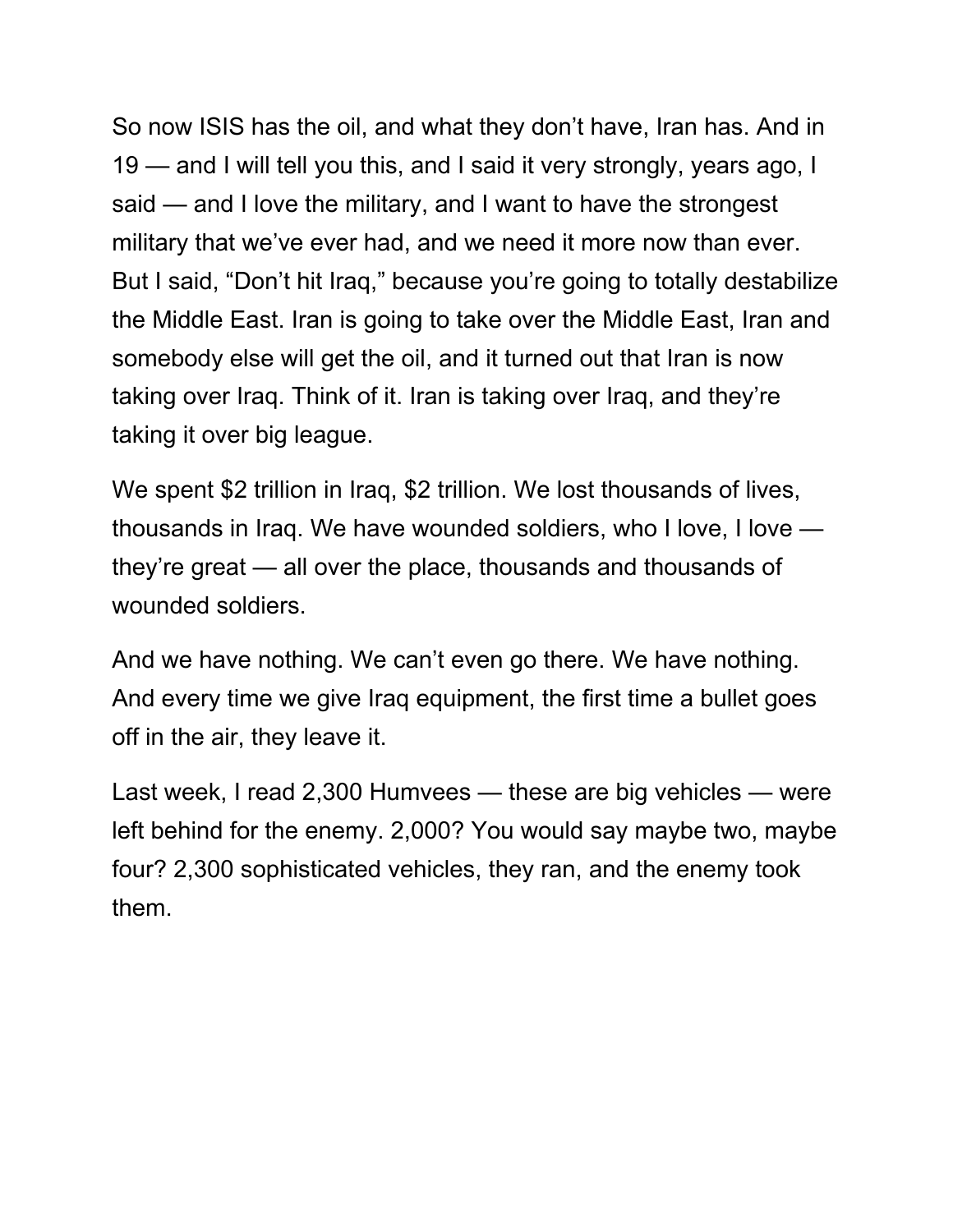Last quarter, it was just announced our gross domestic product — a sign of strength, right? But not for us. It was below zero. Whoever heard of this? It's never below zero.

Our labor participation rate was the worst since 1978. But think of it, GDP below zero, horrible labor participation rate.

And our real unemployment is anywhere from 18 to 20 percent. Don't believe the 5.6. Don't believe it.

That's right. A lot of people up there can't get jobs. They can't get jobs, because there are no jobs, because China has our jobs and Mexico has our jobs. They all have jobs.

But the real number, the real number is anywhere from 18 to 19 and maybe even 21 percent, and nobody talks about it, because it's a statistic that's full of nonsense.

Our enemies are getting stronger and stronger by the way, and we as a country are getting weaker. Even our nuclear arsenal doesn't work.

It came out recently they have equipment that is 30 years old. They don't know if it worked. And I thought it was horrible when it was broadcast on television, because boy, does that send signals to Putin and all of the other people that look at us and they say, "That is a group of people, and that is a nation that truly has no clue. They don't know what they're doing. They don't know what they're doing."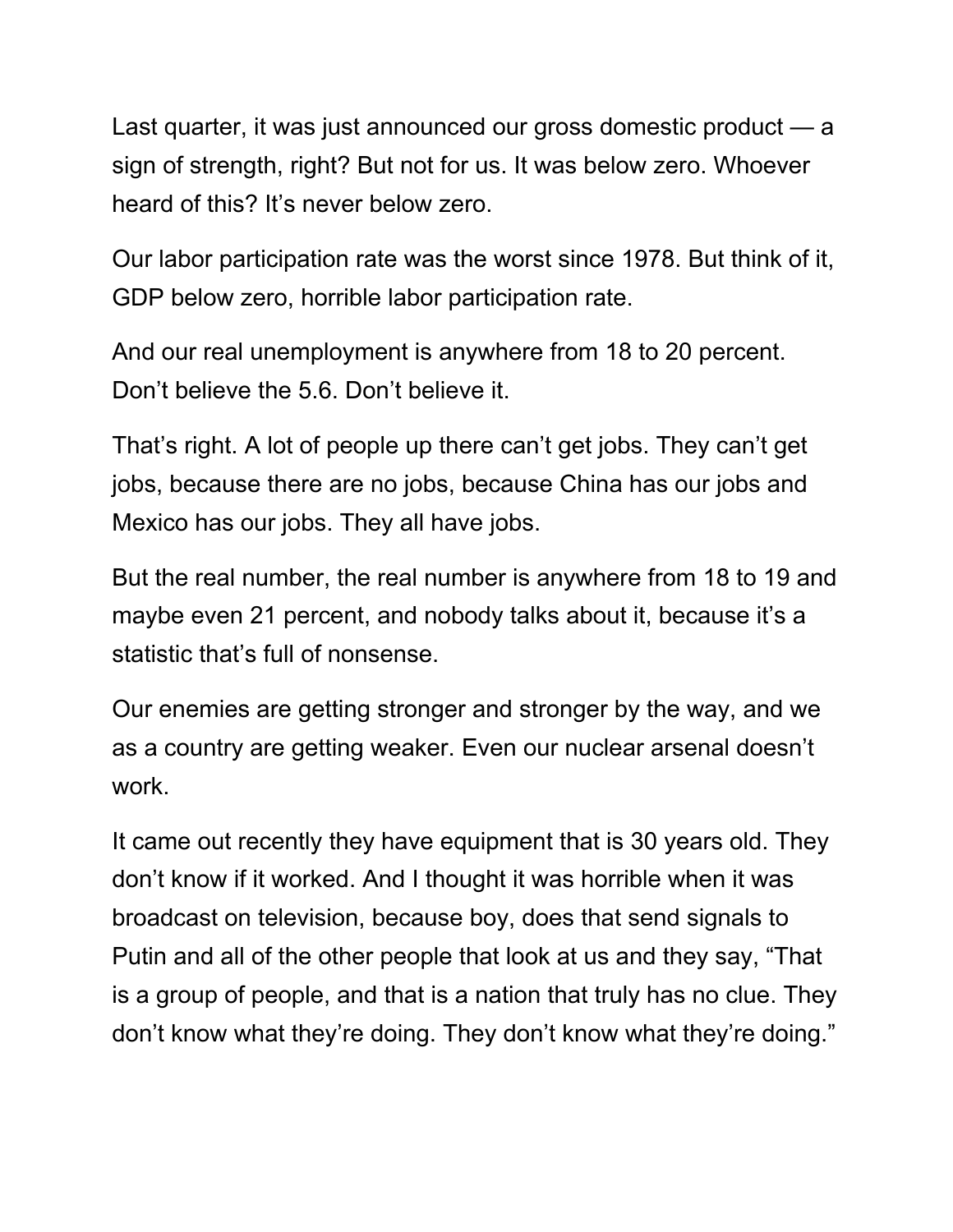We have a disaster called the big lie: Obamacare. Obamacare.

Yesterday, it came out that costs are going for people up 29, 39, 49, and even 55 percent, and deductibles are through the roof. You have to be hit by a tractor, literally, a tractor, to use it, because the deductibles are so high, it's virtually useless. It's virtually useless. It is a disaster.TRUMP: And remember the \$5 billion Web site? \$5 billion we spent on a Web site, and to this day it doesn't work. A \$5 billion Web site.

I have so many Web sites, I have them all over the place. I hire people, they do a Web site. It costs me \$3. \$5 billion Web site.

Well, you need somebody, because politicians are all talk, no action. Nothing's gonna get done. They will not bring us — believe me — to the promised land. They will not.

As an example, I've been on the circuit making speeches, and I hear my fellow Republicans. And they're wonderful people. I like them. They all want me to support them. They don't know how to bring it about. They come up to my office. I'm meeting with three of them in the next week. And they don't know — "Are you running? Are you not running? Could we have your support? What do we do? How do we do it?"

I like them. And I hear their speeches. And they don't talk jobs and they don't talk China. When was the last time you heard China is killing us? They're devaluing their currency to a level that you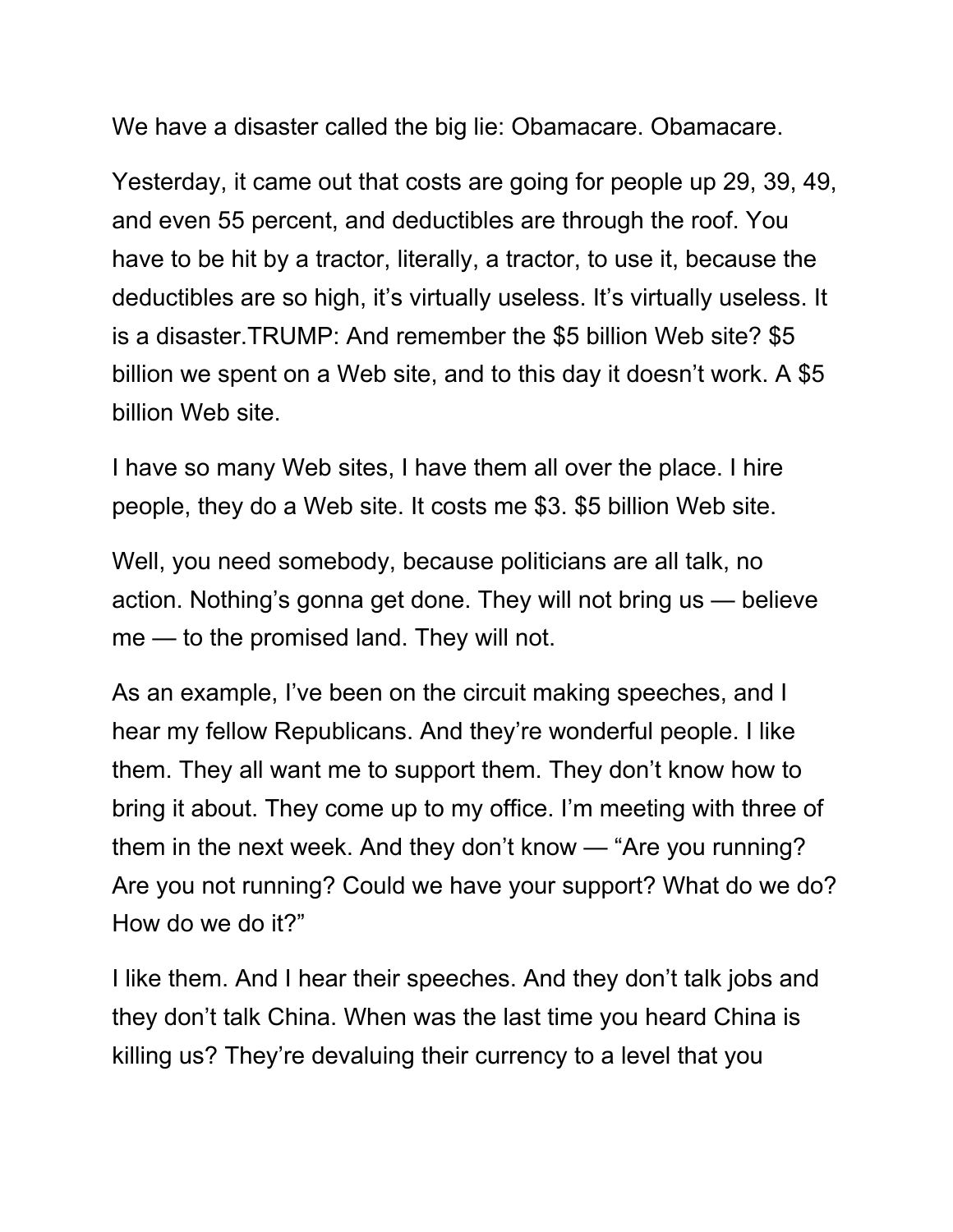wouldn't believe. It makes it impossible for our companies to compete, impossible. They're killing us.

But you don't hear that from anybody else. You don't hear it from anybody else. And I watch the speeches.

I watch the speeches of these people, and they say the sun will rise, the moon will set, all sorts of wonderful things will happen. And people are saying, "What's going on? I just want a job. Just get me a job. I don't need the rhetoric. I want a job."

And that's what's happening. And it's going to get worse, because remember, Obamacare really kicks in in '16, 2016. Obama is going to be out playing golf. He might be on one of my courses. I would invite him, I actually would say. I have the best courses in the world, so I'd say, you what, if he wants to — I have one right next to the White House, right on the Potomac. If he'd like to play, that's fine.

In fact, I'd love him to leave early and play, that would be a very good thing.

But Obamacare kicks in in 2016. Really big league. It is going to be amazingly destructive. Doctors are quitting. I have a friend who's a doctor, and he said to me the other day, "Donald, I never saw anything like it. I have more accountants than I have nurses. It's a disaster. My patients are beside themselves. They had a plan that was good. They have no plan now."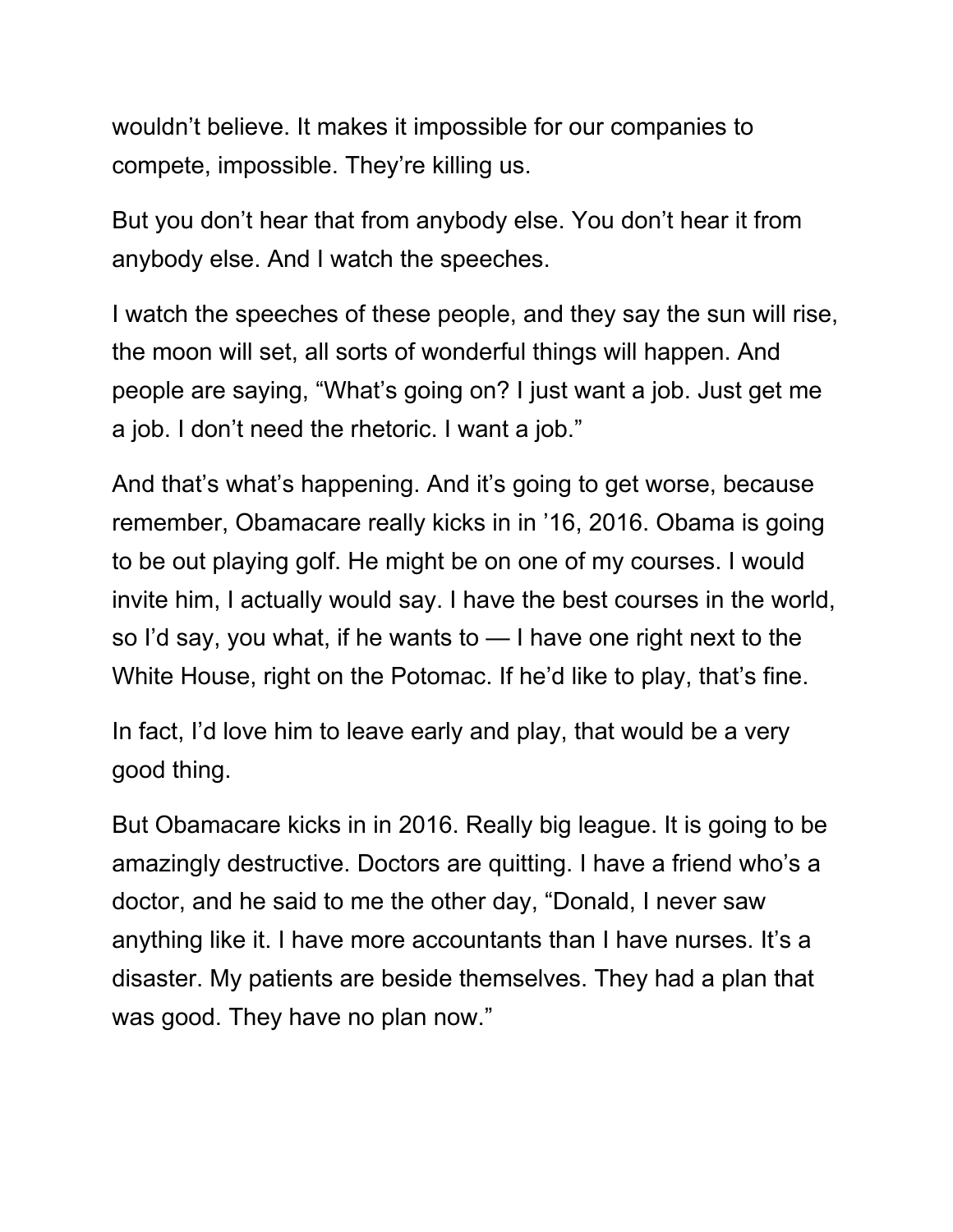We have to repeal Obamacare, and it can be — and — and it can be replaced with something much better for everybody. Let it be for everybody. But much better and much less expensive for people and for the government. And we can do it.

So I've watched the politicians. I've dealt with them all my life. If you can't make a good deal with a politician, then there's something wrong with you. You're certainly not very good. And that's what we have= representing us. They will never make America great again. They don't even have a chance. They're controlled fully — they're controlled fully by the lobbyists, by the donors, and by the special interests, fully.

Yes, they control them. Hey, I have lobbyists. I have to tell you. I have lobbyists that can produce anything for me. They're great. But you know what? it won't happen. It won't happen. Because we have to stop doing things for some people, but for this country, it's destroying our country. We have to stop, and it has to stop now.

Now, our country needs — our country needs a truly great leader, and we need a truly great leader now. We need a leader that wrote "The Art of the Deal."

We need a leader that can bring back our jobs, can bring back our manufacturing, can bring back our military, can take care of our vets. Our vets have been abandoned.

And we also need a cheerleader.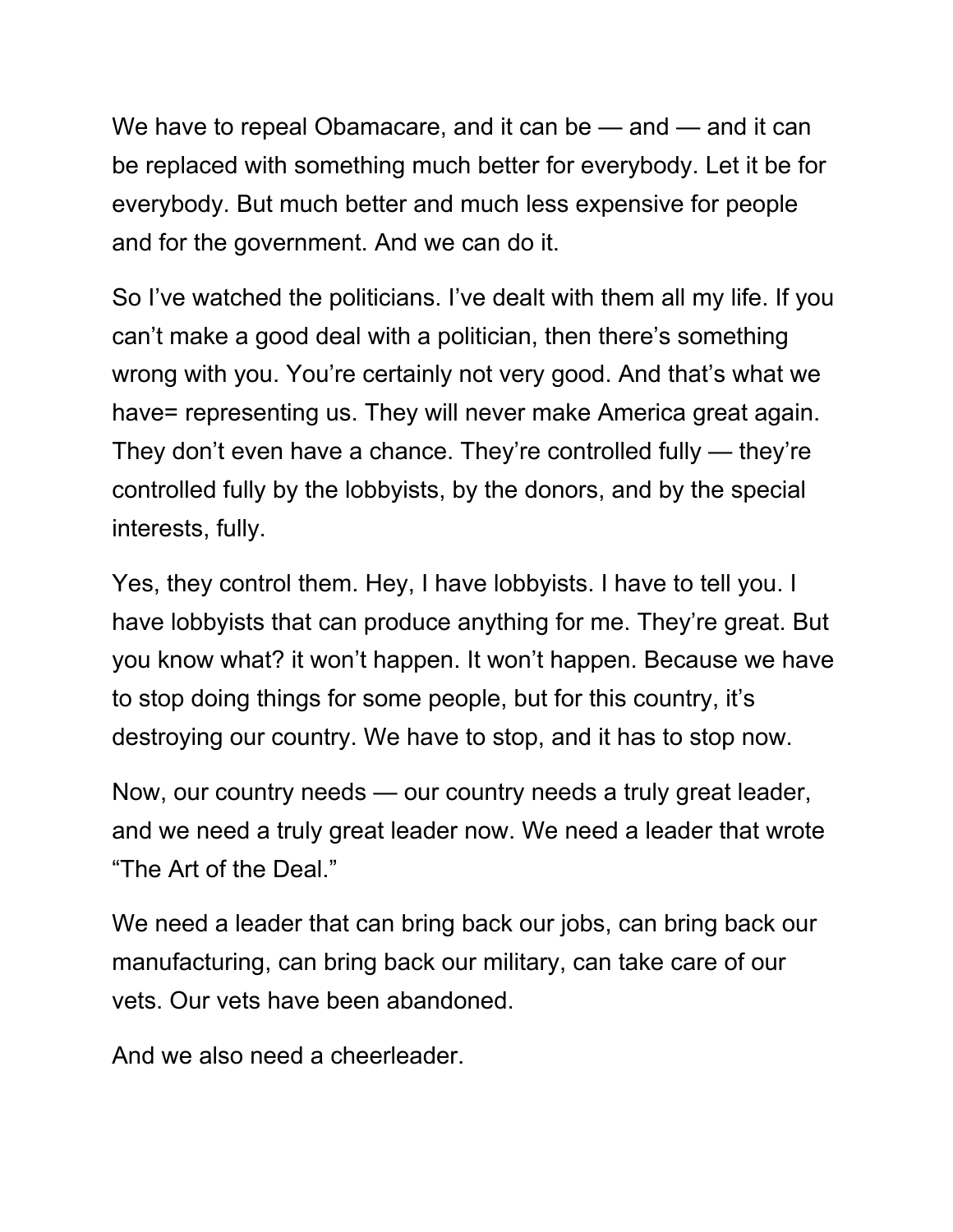You know, when President Obama was elected, I said, "Well, the one thing, I think he'll do well. I think he'll be a great cheerleader for the country. I think he'd be a great spirit."

He was vibrant. He was young. I really thought that he would be a great cheerleader.

He's not a leader. That's true. You're right about that.

But he wasn't a cheerleader. He's actually a negative force. He's been a negative force. He wasn't a cheerleader; he was the opposite.

We need somebody that can take the brand of the United States and make it great again. It's not great again.

We need — we need somebody — we need somebody that literally will take this country and make it great again. We can do that.

And, I will tell you, I love my life. I have a wonderful family. They're saying, "Dad, you're going to do something that's going to be so tough."

You know, all of my life, I've heard that a truly successful person, a really, really successful person and even modestly successful cannot run for public office. Just can't happen. And yet that's the kind of mindset that you need to make this country great again.

So ladies and gentlemen…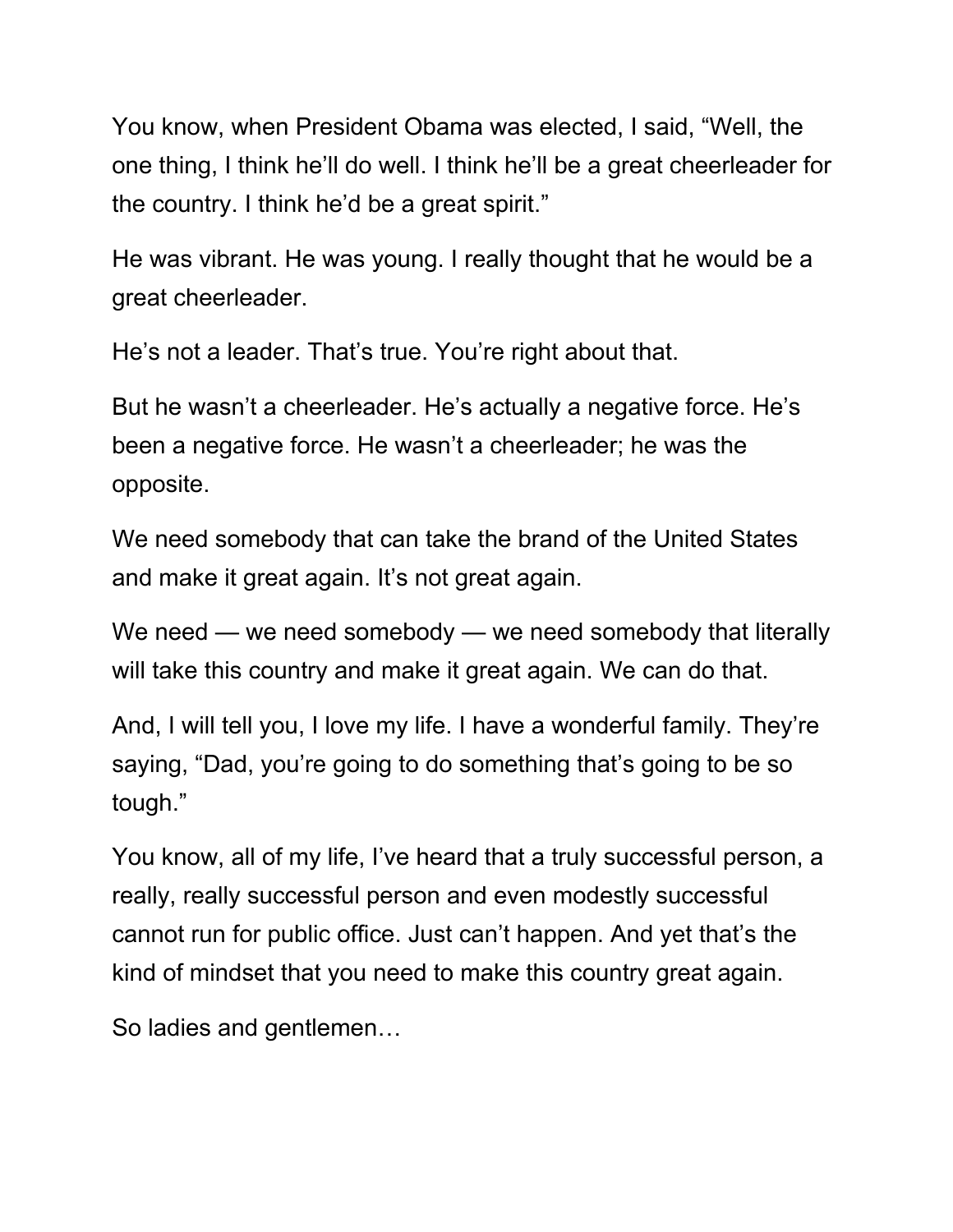I am officially running…

… for president of the United States, and we are going to make our country great again.

It can happen. Our country has tremendous potential. We have tremendous people.

We have people that aren't working. We have people that have no incentive to work. But they're going to have incentive to work, because the greatest social program is a job. And they'll be proud, and they'll love it, and they'll make much more than they would've ever made, and they'll be — they'll be doing so well, and we're going to be thriving as a country, thriving. It can happen.

I will be the greatest jobs president that God ever created. I tell you that.

I'll bring back our jobs from China, from Mexico, from Japan, from so many places. I'll bring back our jobs, and I'll bring back our money.

Right now, think of this: We owe China \$1.3 trillion. We owe Japan more than that. So they come in, they take our jobs, they take our money, and then they loan us back the money, and we pay them in interest, and then the dollar goes up so their deal's even better.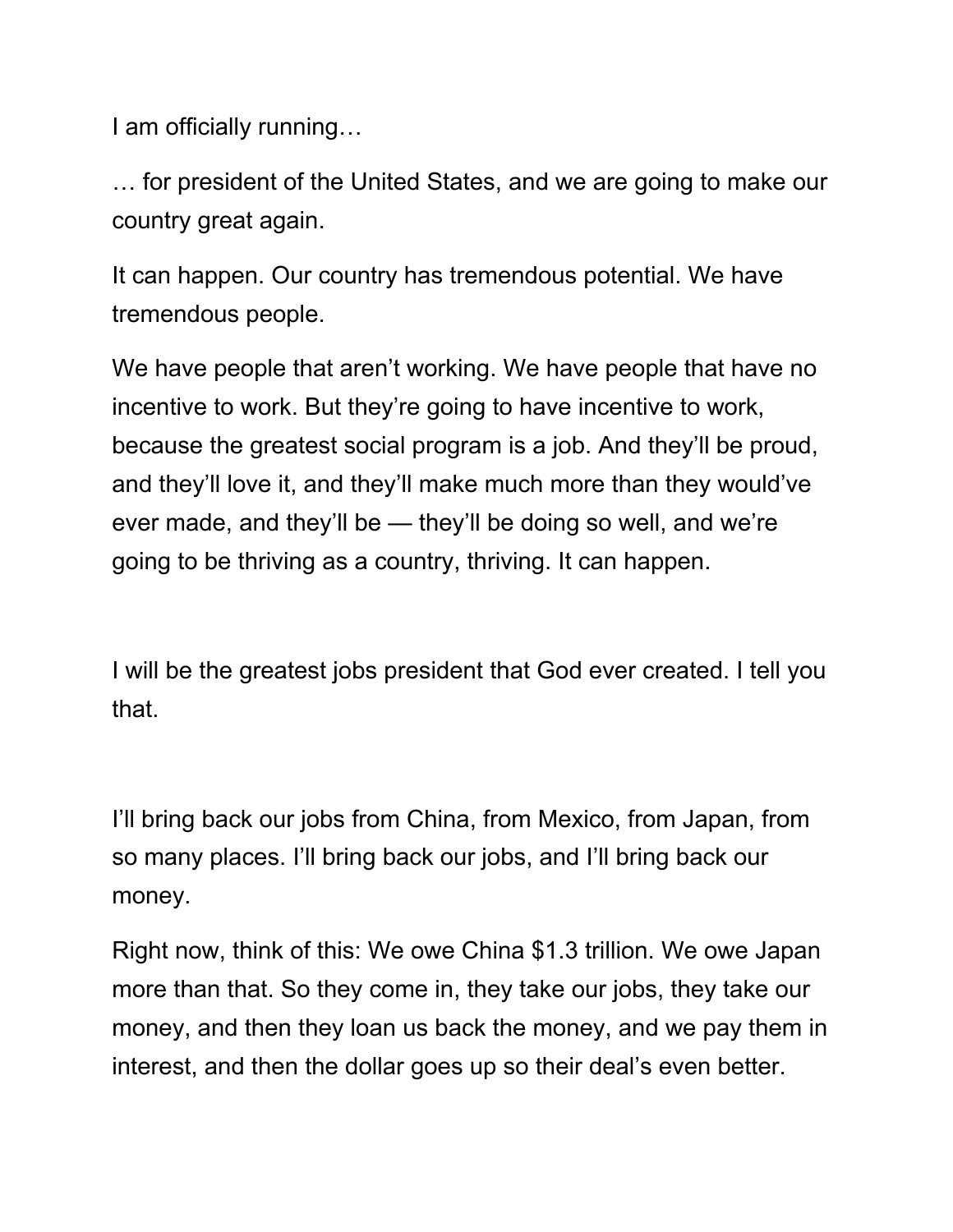How stupid are our leaders? How stupid are these politicians to allow this to happen? How stupid are they?

I'm going to tell you — thank you. I'm going to tell you a couple of stories about trade, because I'm totally against the trade bill for a number of reasons.

Number one, the people negotiating don't have a clue. Our president doesn't have a clue. He's a bad negotiator.

He's the one that did Bergdahl. We get Bergdahl, they get five killer terrorists that everybody wanted over there.

We get Bergdahl. We get a traitor. We get a no-good traitor, and they get the five people that they wanted for years, and those people are now back on the battlefield trying to kill us. That's the negotiator we have.

Take a look at the deal he's making with Iran. He makes that deal, Israel maybe won't exist very long. It's a disaster, and we have to protect Israel. But…

So we need people — I'm a free trader. But the problem with free trade is you need really talented people to negotiate for you. If you don't have talented people, if you don't have great leadership, if you don't have people that know business, not just a political hack that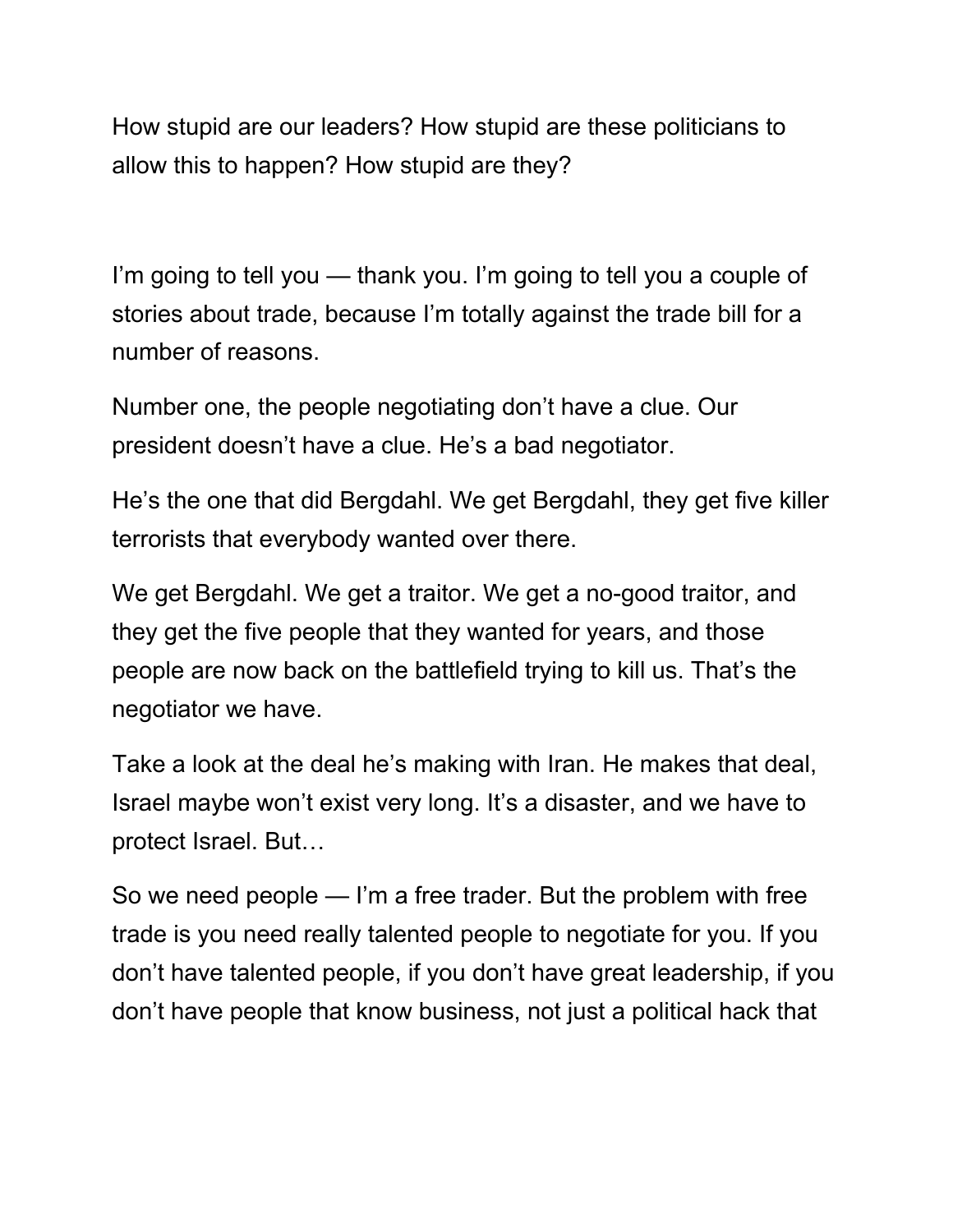got the job because he made a contribution to a campaign, which is the way all jobs, just about, are gotten, free trade terrible.

Free trade can be wonderful if you have smart people, but we have people that are stupid. We have people that aren't smart. And we have people that are controlled by special interests. And it's just not going to work.

So, here's a couple of stories happened recently. A friend of mine is a great manufacturer. And, you know, China comes over and they dump all their stuff, and I buy it. I buy it, because, frankly, I have an obligation to buy it, because they devalue their currency so brilliantly, they just did it recently, and nobody thought they could do it again.

But with all our problems with Russia, with all our problems with everything — everything, they got away with it again. And it's impossible for our people here to compete.

So I want to tell you this story. A friend of mine who's a great manufacturer, calls me up a few weeks ago. He's very upset. I said, "What's your problem?"

He said, "You know, I make great product."

And I said, "I know. I know that because I buy the product."

He said, "I can't get it into China. They won't accept it. I sent a boat over and they actually sent it back. They talked about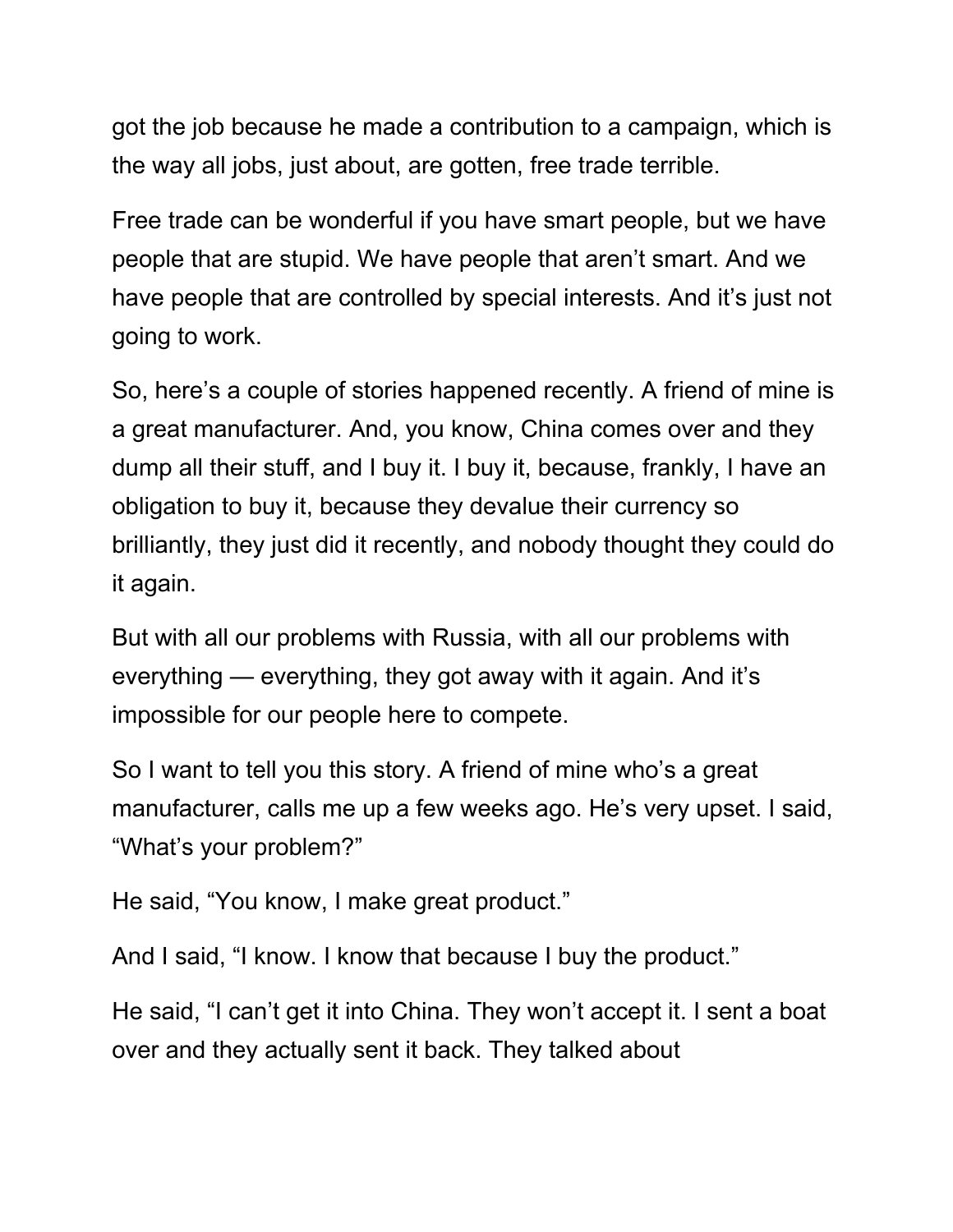environmental, they talked about all sorts of crap that had nothing to do with it."

I said, "Oh, wait a minute, that's terrible. Does anyone know this?"

He said, "Yeah, they do it all the time with other people."

I said, "They send it back?"

"Yeah. So I finally got it over there and they charged me a big tariff. They're not supposed to be doing that. I told them."

Now, they do charge you tariff on trucks, when we send trucks and other things over there.

Ask **BoeingBA +0.42%**. They wanted Boeing's secrets. They wanted their patents and all their secrets before they agreed to buy planes from Boeing.

Hey, I'm not saying they're stupid. I like China. I sell apartments for — I just sold an apartment for \$15 million to somebody from China. Am I supposed to dislike them? I own a big chunk of the **Bank of AmericaBAC 1.66%**Building at 1290 Avenue of the Americas, that I got from China in a war. Very valuable.

I love China. The biggest bank in the world is from China. You know where their United States headquarters is located? In this building, in Trump Tower. I love China. People say, "Oh, you don't like China?"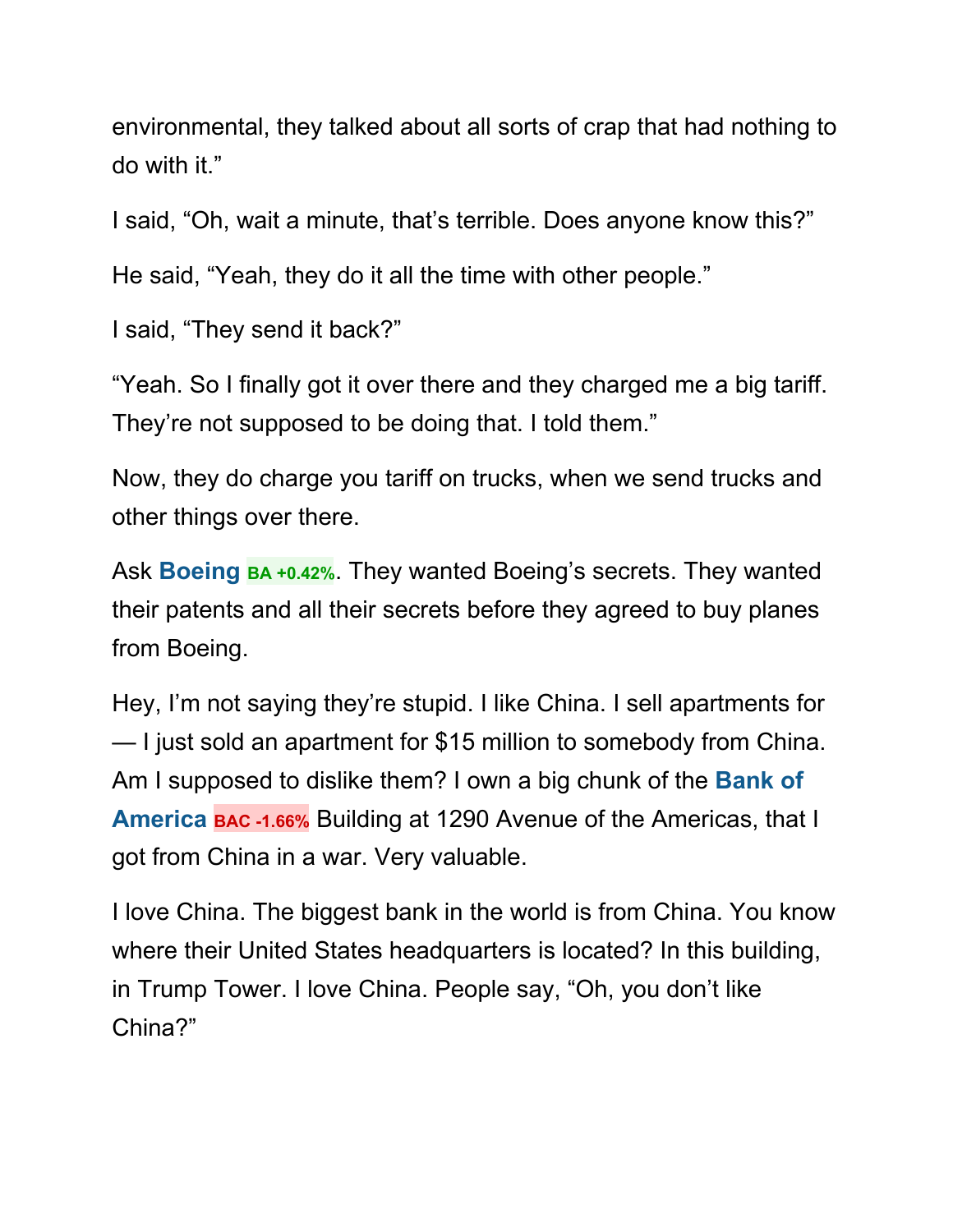No, I love them. But their leaders are much smarter than our leaders, and we can't sustain ourself with that. There's too much it's like — it's like take the New England Patriots and **Tom Brady** and have them play your high school football team. That's the difference between China's leaders and our leaders.

They are ripping us. We are rebuilding China. We're rebuilding many countries. China, you go there now, roads, bridges, schools, you never saw anything like it. They have bridges that make the George Washington Bridge look like small potatoes. And they're all over the place.

We have all the cards, but we don't know how to use them. We don't even know that we have the cards, because our leaders don't understand the game. We could turn off that spigot by charging them tax until they behave properly.

Now they're going militarily. They're building a military island in the middle of the South China sea. A military island. Now, our country could never do that because we'd have to get environmental clearance, and the environmentalist wouldn't let our country — we would never build in an ocean. They built it in about one year, this massive military port.

They're building up their military to a point that is very scary. You have a problem with ISIS. You have a bigger problem with China.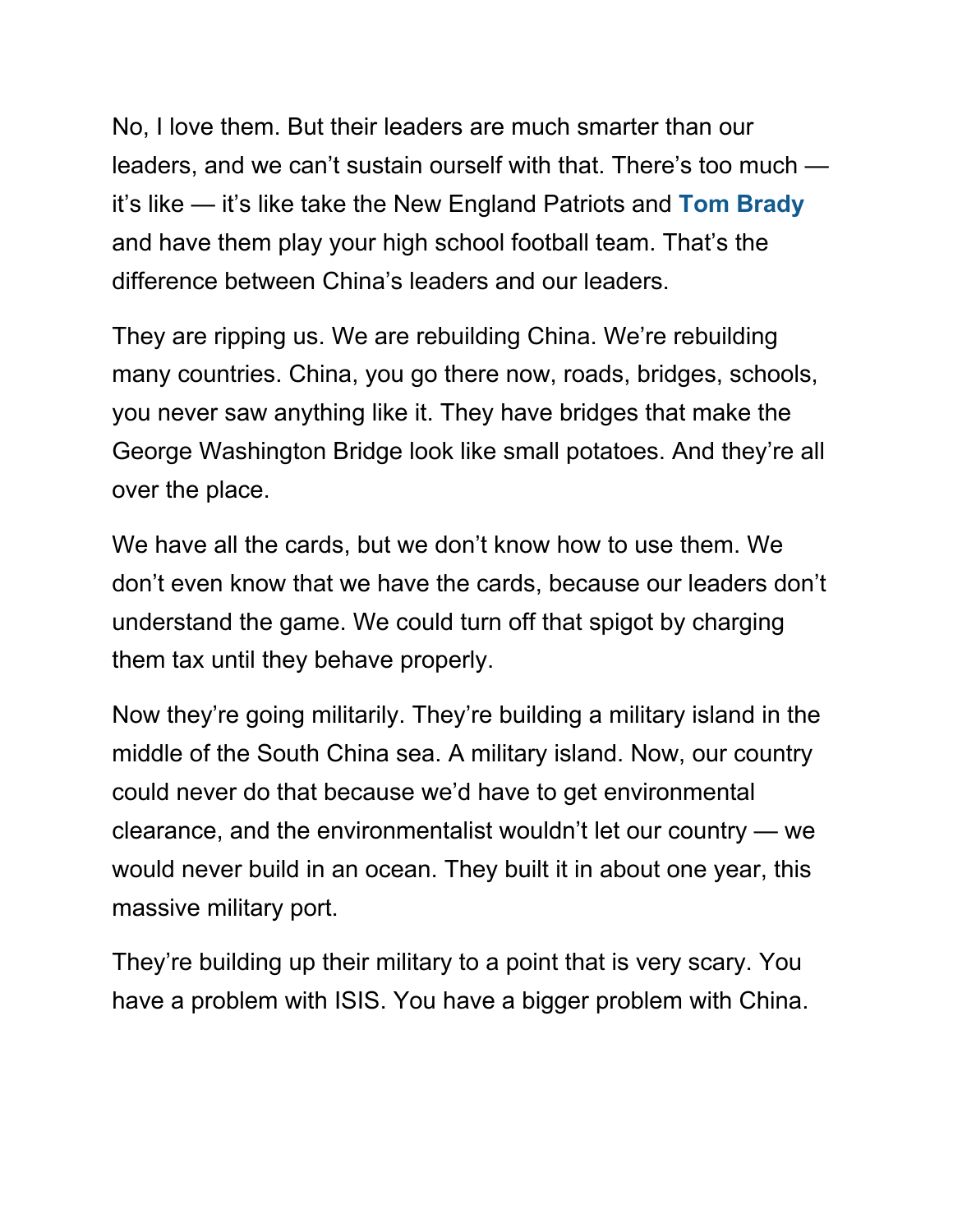And, in my opinion, the new China, believe it or not, in terms of trade, is Mexico.

So this man tells me about the manufacturing. I say, "That's a terrible story. I hate to hear it."

But I have another one, Ford.

So Mexico takes a company, a car company that was going to build in Tennessee, rips it out. Everybody thought the deal was dead. Reported it in the Wall Street Journal recently. Everybody thought it was a done deal. It's going in and that's going to be it, going into Tennessee. Great state, great people.TRUMP: All of a sudden, at the last moment, this big car manufacturer, foreign, announces they're not going to Tennessee. They're gonna spend their \$1 billion in Mexico instead. Not good.

Now, Ford announces a few weeks ago that Ford is going to build a \$2.5 billion car and truck and parts manufacturing plant in Mexico. \$2.5 billion, it's going to be one of the largest in the world. Ford. Good company.

So I announced that I'm running for president. I would…

… one of the early things I would do, probably before I even got in — and I wouldn't even use — you know, I have — I know the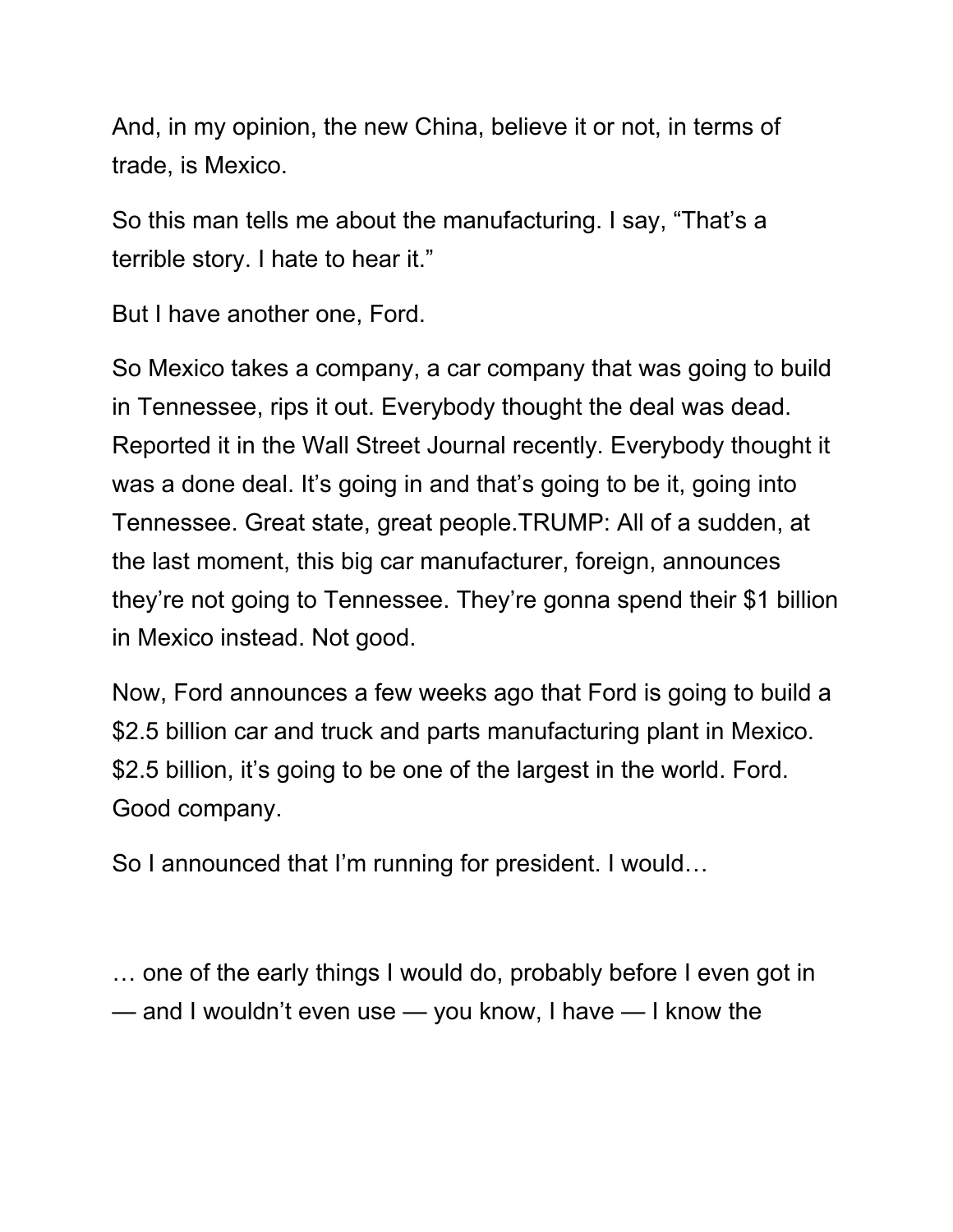smartest negotiators in the world. I know the good ones. I know the bad ones. I know the overrated ones.

You get a lot of them that are overrated. They're not good. They think they are. They get good stories, because the newspapers get buffaloed (ph). But they're not good.

But I know the negotiators in the world, and I put them one for each country. Believe me, folks. We will do very, very well, very, very well.

But I wouldn't even waste my time with this one. I would call up the head of Ford, who I know. If I was president, I'd say, "Congratulations. I understand that you're building a nice \$2.5 billion car factory in Mexico and that you're going to take your cars and sell them to the United States zero tax, just flow them across the border."

And you say to yourself, "How does that help us," right? "How does that help us? Where is that good"? It's not.

So I would say, "Congratulations. That's the good news. Let me give you the bad news. Every car and every truck and every part manufactured in this plant that comes across the border, we're going to charge you a 35-percent tax, and that tax is going to be paid simultaneously with the transaction, and that's it.

Now, here's what is going to happen. If it's not me in the position, it's one of these politicians that we're running against, you know, the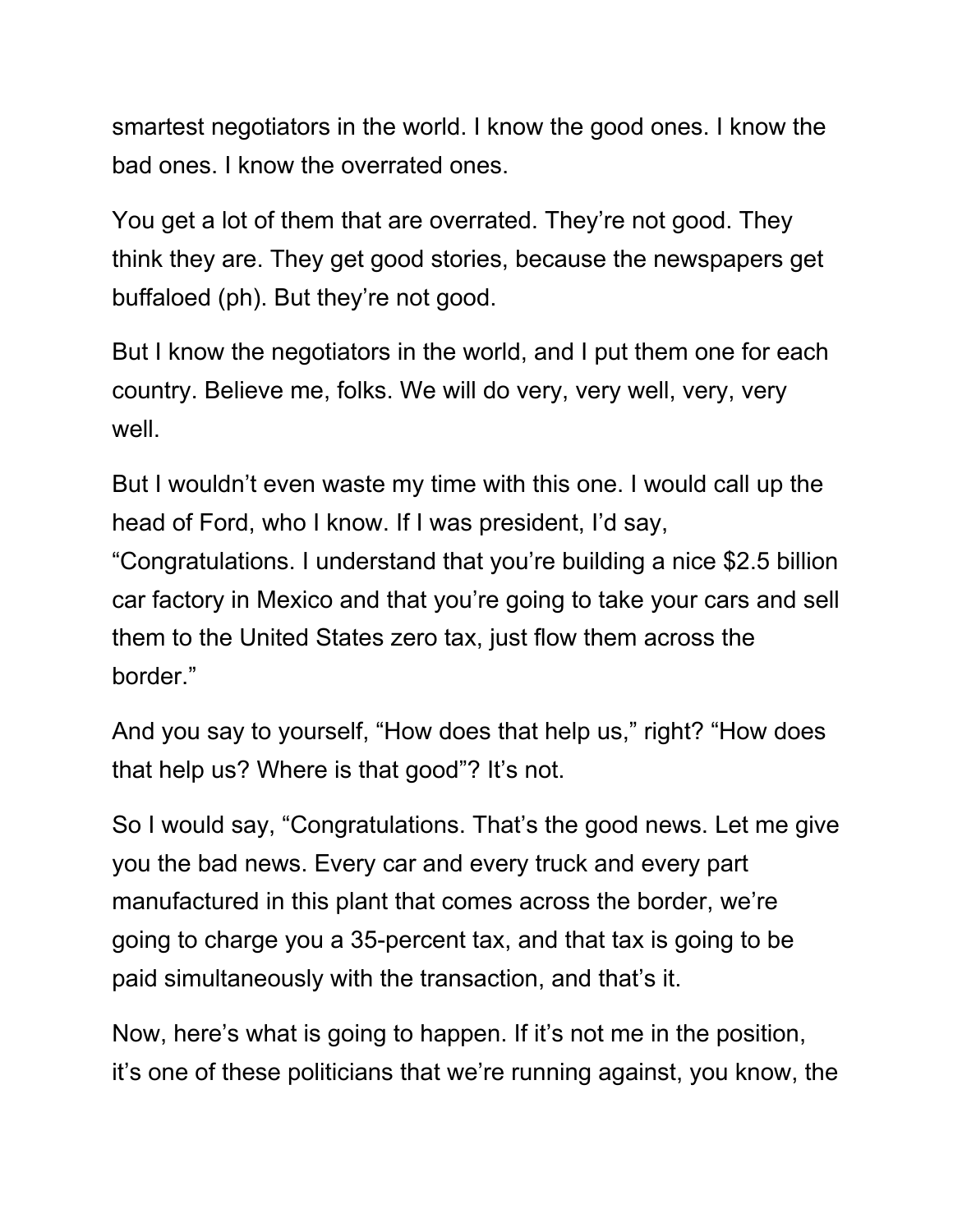400 people that we're (inaudible). And here's what's going to happen. They're not so stupid. They know it's not a good thing, and they may even be upset by it. But then they're going to get a call from the donors or probably from the lobbyist for Ford and say, "You can't do that to Ford, because Ford takes care of me and I take care of you, and you can't do that to Ford."

And guess what? No problem. They're going to build in Mexico. They're going to take away thousands of jobs. It's very bad for us.

So under President Trump, here's what would happen:

The head of Ford will call me back, I would say within an hour after I told them the bad news. But it could be he'd want to be cool, and he'll wait until the next day. You know, they want to be a little cool.

And he'll say, "Please, please, please." He'll beg for a little while, and I'll say, "No interest." Then he'll call all sorts of political people, and I'll say, "Sorry, fellas. No interest," because I don't need anybody's money. It's nice. I don't need anybody's money.

I'm using my own money. I'm not using the lobbyists. I'm not using donors. I don't care. I'm really rich. I (inaudible).

And by the way, I'm not even saying that in  $a$  — that's the kind of mindset, that's the kind of thinking you need for this country.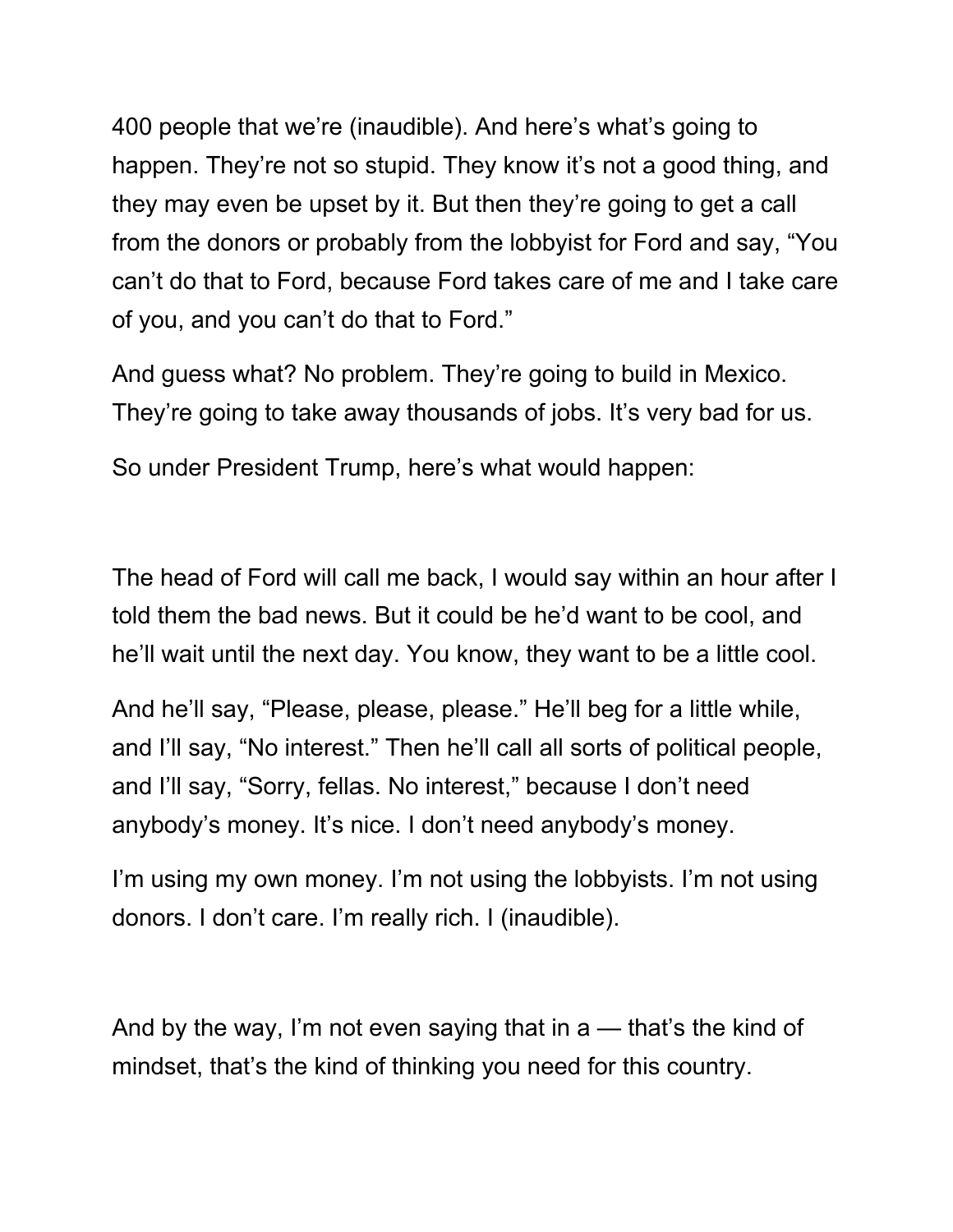So — because we got to make the country rich.

It sounds crass. Somebody said, "Oh, that's crass." It's not crass.

We got \$18 trillion in debt. We got nothing but problems.

We got a military that needs equipment all over the place. We got nuclear weapons that are obsolete.

We've got nothing. We've got Social Security that's going to be destroyed if somebody like me doesn't bring money into the country. All these other people want to cut the hell out of it. I'm not going to cut it at all; I'm going to bring money in, and we're going to save it.

But here's what's going to happen:

After I'm called by 30 friends of mine who contributed to different campaigns, after I'm called by all of the special interests and by the — the donors and by the lobbyists — and they have zero chance at convincing me, zero — I'll get a call the next day from the head of Ford. He'll say. "Please reconsider," I'll say no.

He'll say, "Mr. President, we've decided to move the plant back to the United States, and we're not going to build it in Mexico." That's it. They have no choice. They have no choice.

There are hundreds of things like that. I'll give you another example.TRUMP: Saudi Arabia, they make \$1 billion a day. \$1 billion a day. I love the Saudis. Many are in this building. They make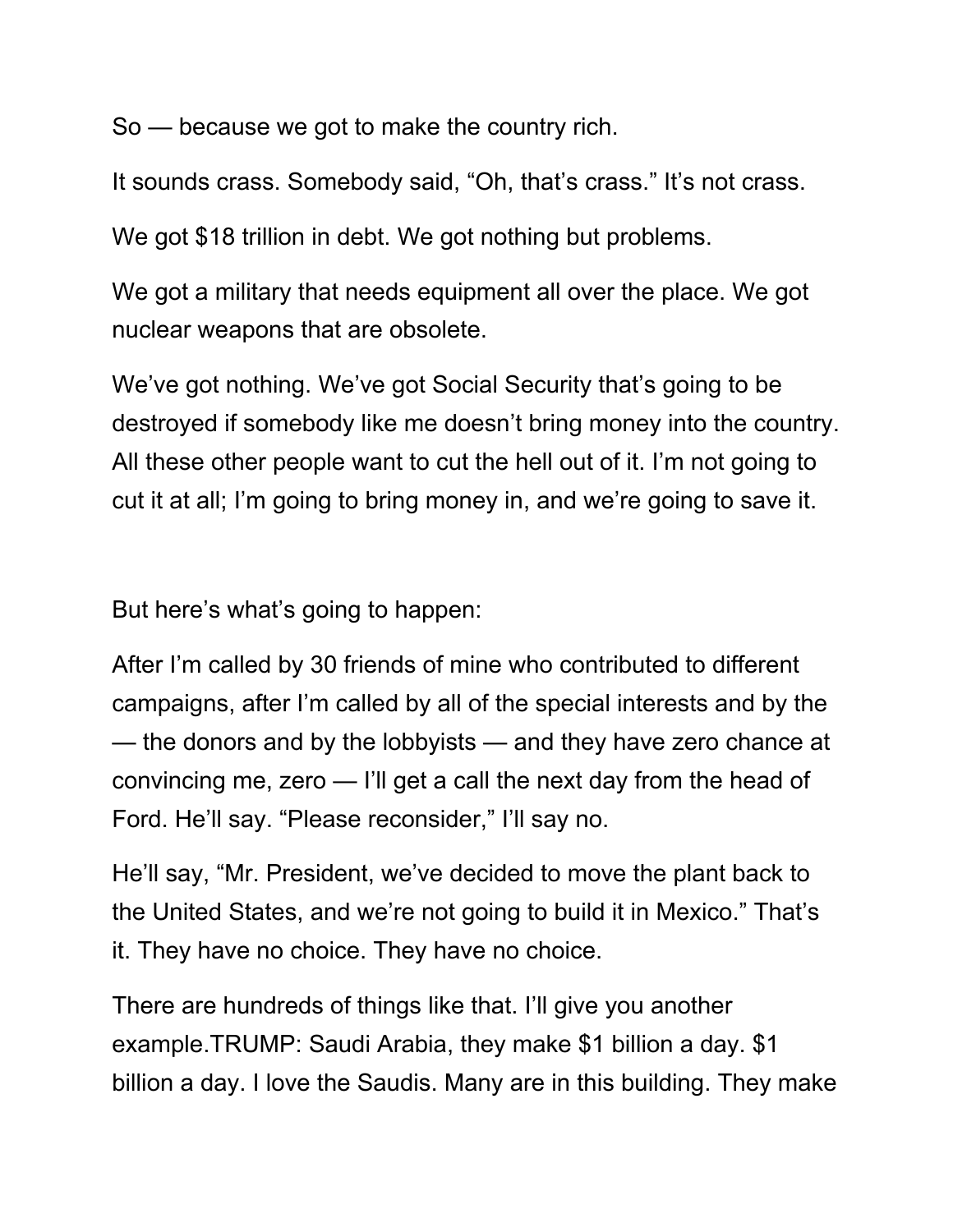a billion dollars a day. Whenever they have problems, we send over the ships. We say "we're gonna protect." What are we doing? They've got nothing but money.

If the right person asked them, they'd pay a fortune. They wouldn't be there except for us.

And believe me, you look at the border with Yemen. You remember Obama a year ago, Yemen was a great victory. Two weeks later, the place was blown up. Everybody got out — and they kept our equipment.

They always keep our equipment. We ought to send used equipment, right? They always keep our equipment. We ought to send some real junk, because, frankly, it would be — we ought to send our surplus. We're always losing this gorgeous brand-new stuff.

But look at that border with Saudi Arabia. Do you really think that these people are interested in Yemen? Saudi Arabia without us is gone. They;re gone.

And I'm the one that made all of the right predictions about Iraq. You know, all of these politicians that I'm running against now — it's so nice to say I'm running as opposed to if I run, if I run. I'm running.

But all of these politicians that I'm running against now, they're trying to disassociate. I mean, you looked at Bush, it took him five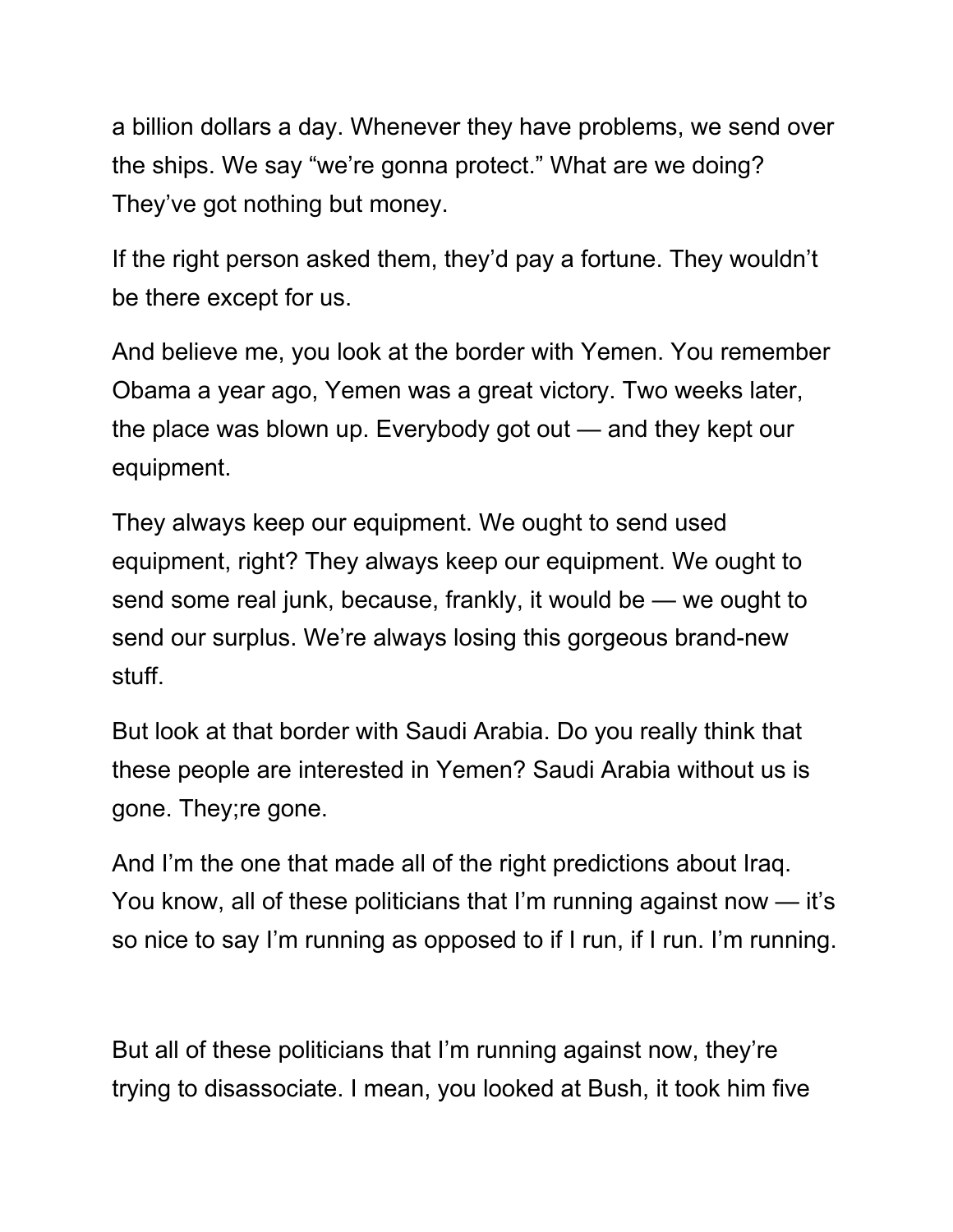days to answer the question on Iraq. He couldn't answer the question. He didn't know. I said, "Is he intelligent?"

Then I looked at Rubio. He was unable to answer the question, is Iraq a good thing or bad thing? He didn't know. He couldn't answer the question.

How are these people gonna lead us? How are we gonna — how are we gonna go back and make it great again? We can't. They don't have a clue. They can't lead us. They can't. They can't even answer simple questions. It was terrible.

But Saudi Arabia is in big, big trouble. Now, thanks to fracking and other things, the oil is all over the place. And I used to say it, there are ships at sea, and this was during the worst crisis, that were loaded up with oil, and the cartel kept the price up, because, again, they were smarter than our leaders. They were smarter than our leaders.

There is so much wealth out there that can make our country so rich again, and therefore make it great again. Because we need money. We're dying. We're dying. We need money. We have to do it. And we need the right people.

So Ford will come back. They'll all come back. And I will say this, this is going to be an election, in my opinion, that's based on competence.

Somebody said — thank you, darlin'.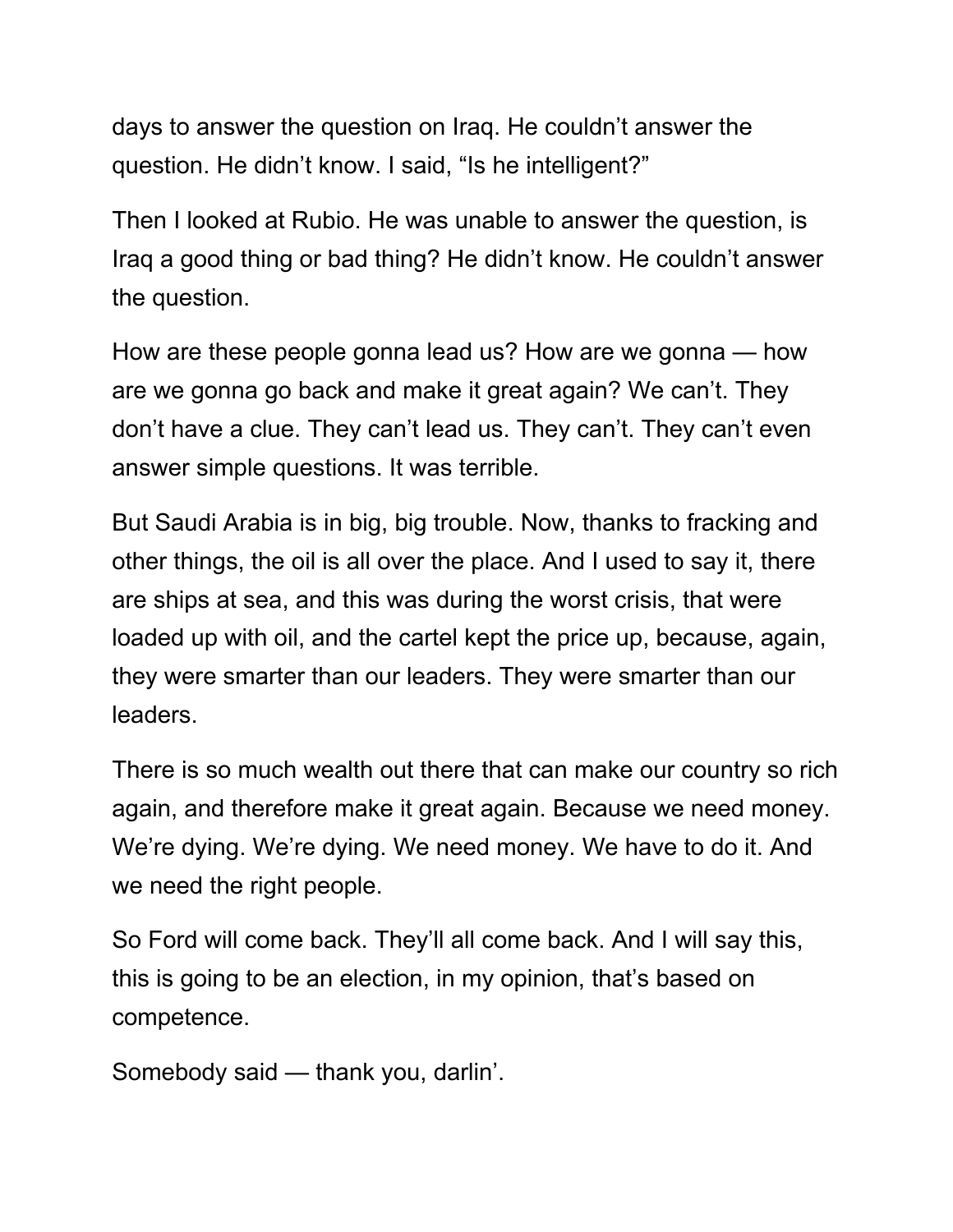Somebody said to me the other day, a reporter, a very nice reporter, "But, Mr. Trump, you're not a nice person."

That's true. But actually I am. I think I am a nice person. People that know me, like me. Does my family like me? I think so, right. Look at my family. I'm proud of my family.

By the way, speaking of my family, Melania, Barron, Kai, Donnie, Don, Vanessa, Tiffany, Evanka did a great job. Did she do a great job?

Great. Jared (ph), Laura and Eric, I'm very proud of my family. They're a great family.

So the reporter said to me the other day, "But, Mr. Trump, you're not a nice person. How can you get people to vote for you?"

I said, "I don't know." I said, "I think that number one, I am a nice person. I give a lot of money away to charities and other things. I think I'm actually a very nice person."

But, I said, "This is going to be an election that's based on competence, because people are tired of these nice people. And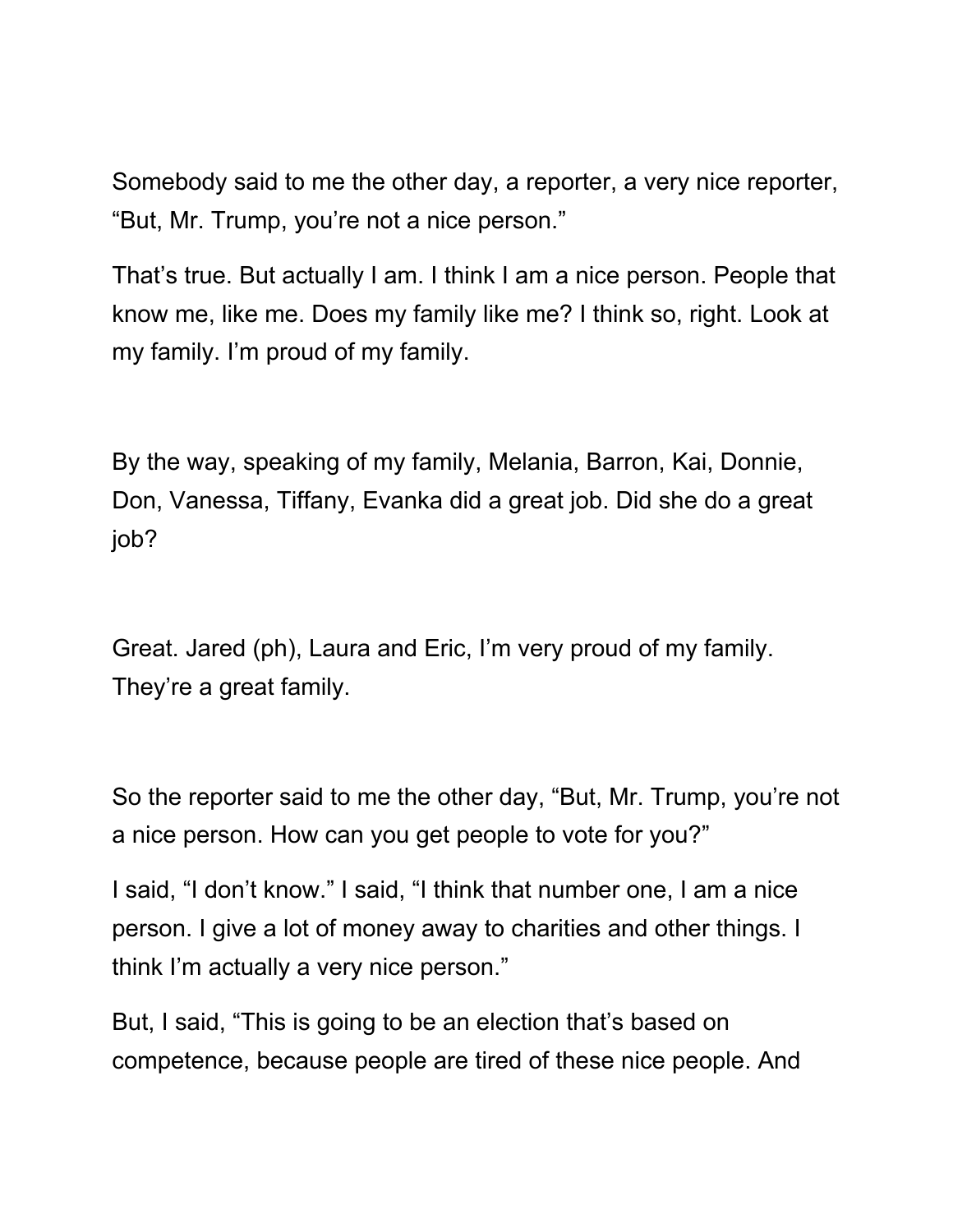they're tired of being ripped off by everybody in the world. And they're tired of spending more money on education than any nation in the world per capita, than any nation in the world, and we are 26th in the world, 25 countries are better than us in education. And some of them are like third world countries. But we're becoming a third word country, because of our infrastructure, our airports, our roads, everything. So one of the things I did, and I said, you know what I'll do. I'll do it. Because a lot of people said, "He'll never run. Number one, he won't want to give up his lifestyle."

They're right about that, but I'm doing it.

Number two, I'm a private company, so nobody knows what I'm worth. And the one thing is that when you run, you have to announce and certify to all sorts of governmental authorities your net worth.

So I said, "That's OK." I'm proud of my net worth. I've done an amazing job.

I started off — thank you — I started off in a small office with my father in Brooklyn and Queens, and my father said — and I love my father. I learned so much. He was a great negotiator. I learned so much just sitting at his feet playing with blocks listening to him negotiate with subcontractors. But I learned a lot.

But he used to say, "Donald, don't go into Manhattan. That's the big leagues. We don't know anything about that. Don't do it."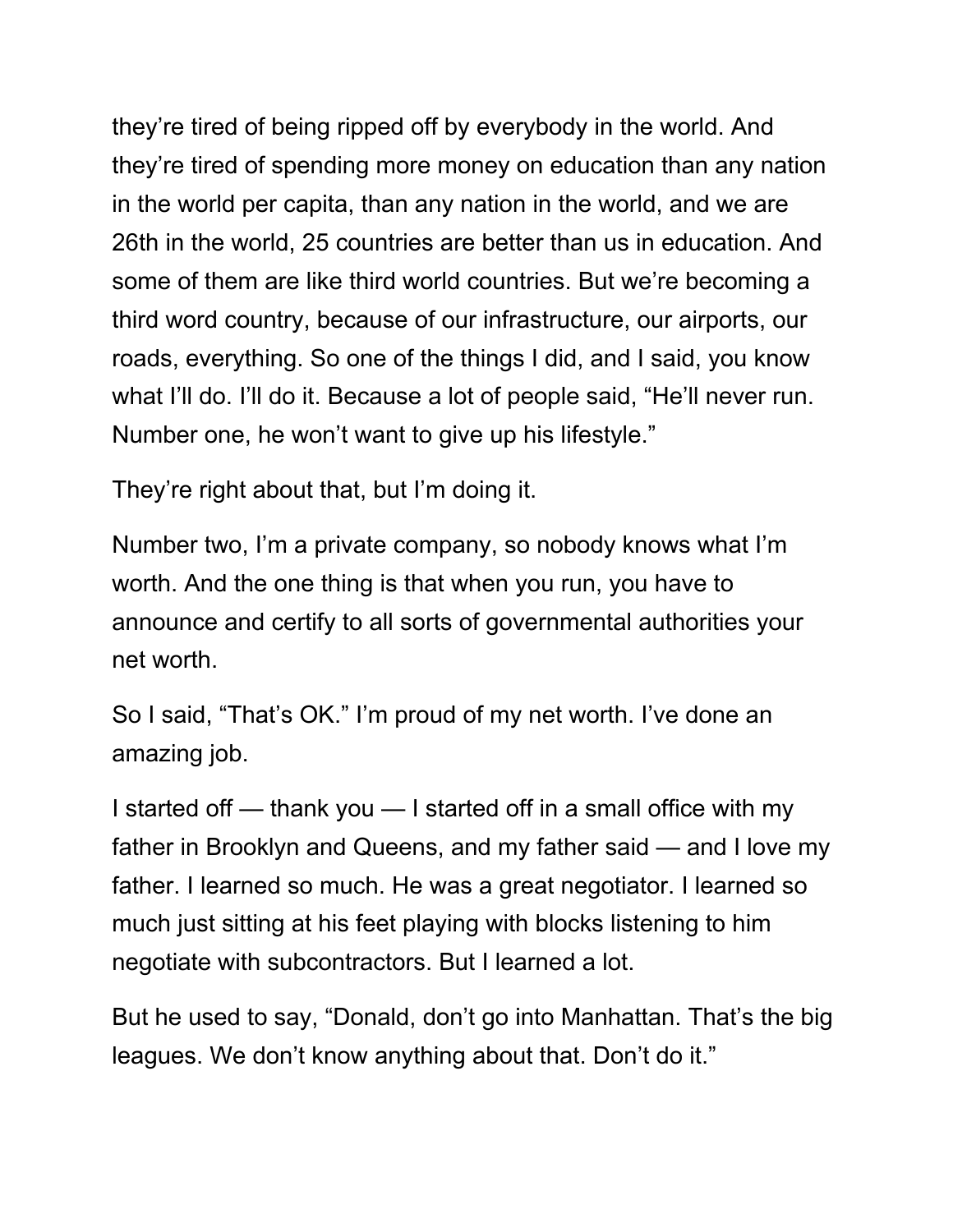I said, "I gotta go into Manhattan. I gotta build those big buildings. I gotta do it, Dad. I've gotta do it."

And after four or five years in Brooklyn, I ventured into Manhattan and did a lot of great deals — the Grand Hyatt Hotel. I was responsible for the convention center on the west side. I did a lot of great deals, and I did them early and young. And now I'm building all over the world, and I love what I'm doing.

But they all said, a lot of the pundits on television, "Well, Donald will never run, and one of the main reasons is he's private and he's probably not as successful as everybody thinks."

So I said to myself, you know, nobody's ever going to know unless I run, because I'm really proud of my success. I really am.

I've employed — I've employed tens of thousands of people over my lifetime. That means medical. That means education. That means everything.

So a large accounting firm and my accountants have been working for months, because it's big and complex, and they've put together a statement, a financial statement, just a summary. But everything will be filed eventually with the government, and we don't extensions or anything. We'll be filing it right on time. We don't need anything.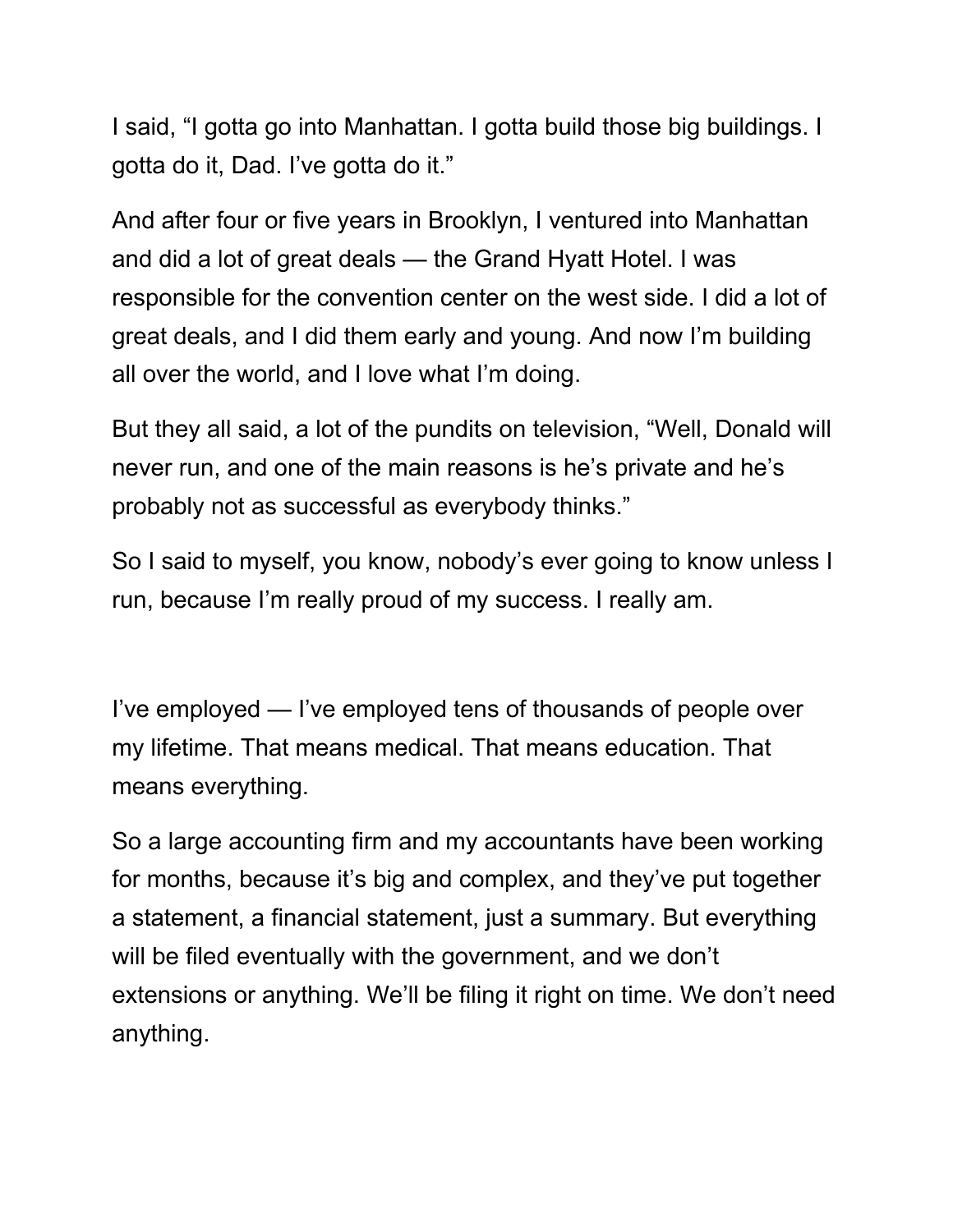And it was even reported incorrectly yesterday, because they said, "He had assets of \$9 billion." So I said (ph), "No, that's the wrong number. That's the wrong number. Not assets."

So they put together this. And before I say it, I have to say this. I made it the old-fashioned way. It's real estate. You know, it's real estate.

It's labor, and it's unions good and some bad and lots of people that aren't in unions, and it's all over the place and building all over the world.

And I have assets — big accounting firm, one of the most highly respected — 9 billion 240 million dollars.

And I have liabilities of about \$500 million (ph). That's long-term debt, very low interest rates.

In fact, one of the big banks came to me and said, "Donald, you don't have enough borrowings. Could we loan you \$4 billion"? I said, "I don't need it. I don't want it. And I've been there. I don't want it."

But in two seconds, they give me whatever I wanted. So I have a total net worth, and now with the increase, it'll be well-over \$10 billion. But here, a total net worth of — net worth, not assets, not a net worth, after all debt, after all expenses, the greatest assets — Trump Tower, 1290 Avenue of the Americas, Bank of America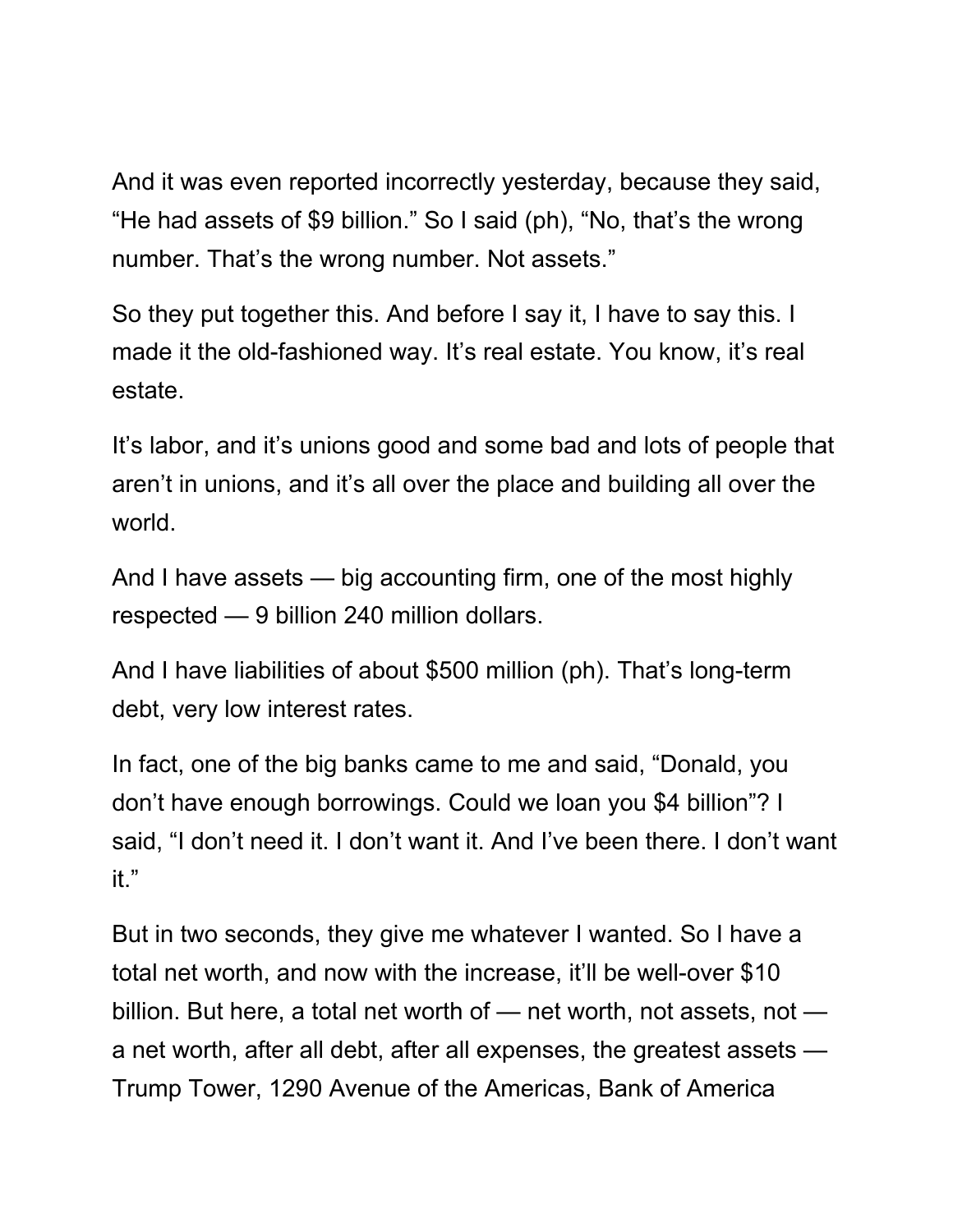building in San Francisco, 40 Wall Street, sometimes referred to as the Trump building right opposite the New York — many other places all over the world.

So the total is \$8,737,540,00.

Now I'm not doing that…

I'm not doing that to brag, because you know what? I don't have to brag. I don't have to, believe it or not.

I'm doing that to say that that's the kind of thinking our country needs. We need that thinking. We have the opposite thinking.

We have losers. We have losers. We have people that don't have it. We have people that are morally corrupt. We have people that are selling this country down the drain.

So I put together this statement, and the only reason I'm telling you about it today is because we really do have to get going, because if we have another three or four years — you know, we're at \$8 trillion now. We're soon going to be at \$20 trillion.TRUMP: According to the economists — who I'm not big believers in, but, nevertheless, this is what they're saying — that \$24 trillion — we're very close that's the point of no return. \$24 trillion. We will be there soon. That's when we become Greece. That's when we become a country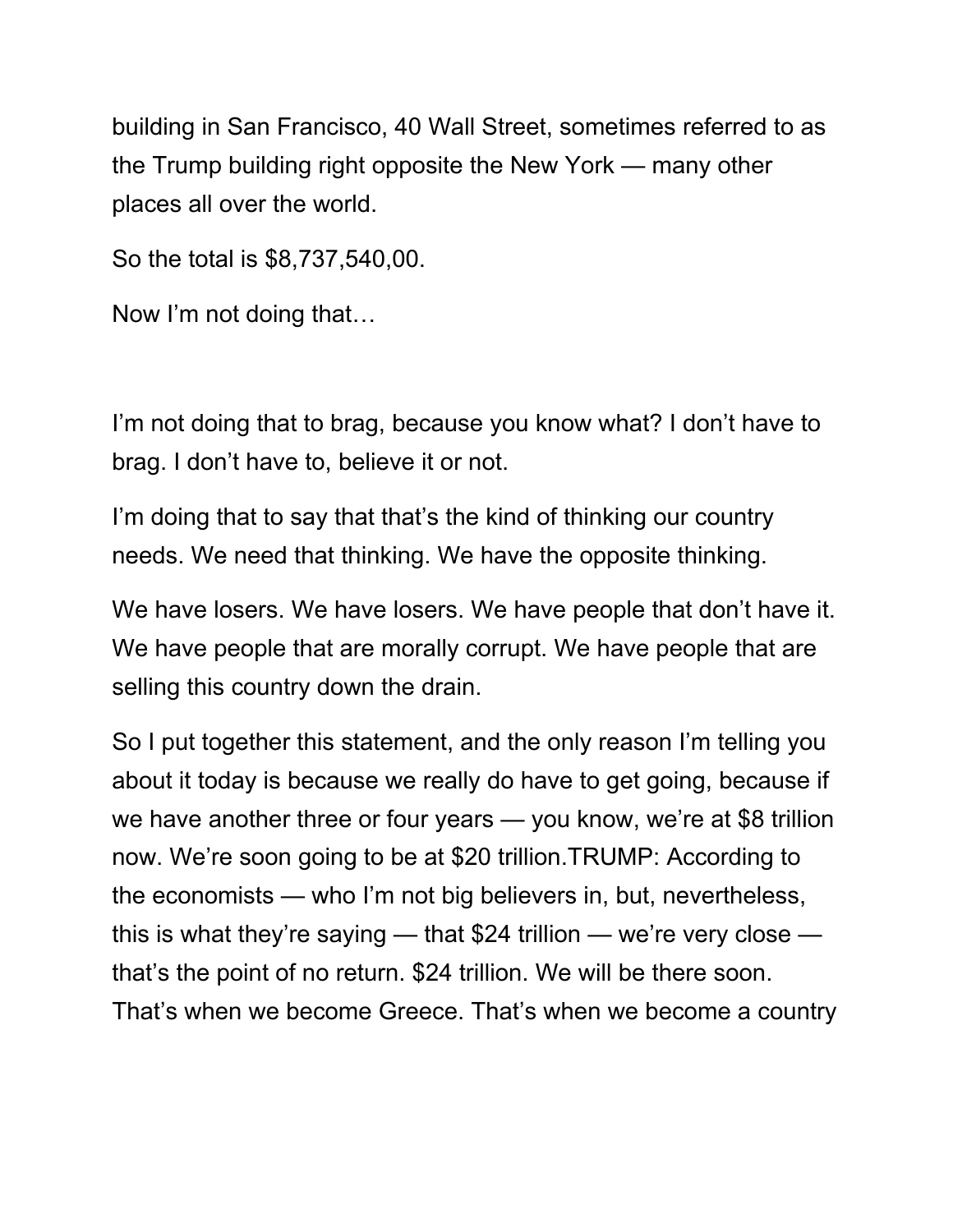that's unsalvageable. And we're gonna be there very soon. We're gonna be there very soon.

So, just to sum up, I would do various things very quickly. I would repeal and replace the big lie, Obamacare.

I would build a great wall, and nobody builds walls better than me, believe me, and I'll build them very inexpensively, I will build a great, great wall on our southern border. And I will have Mexico pay for that wall.

Mark my words.

Nobody would be tougher on ISIS than Donald Trump. Nobody.

I will find — within our military, I will find the General Patton or I will find General MacArthur, I will find the right guy. I will find the guy that's going to take that military and make it really work. Nobody, nobody will be pushing us around.

I will stop Iran from getting nuclear weapons. And we won't be using a man like Secretary Kerry that has absolutely no concept of negotiation, who's making a horrible and laughable deal, who's just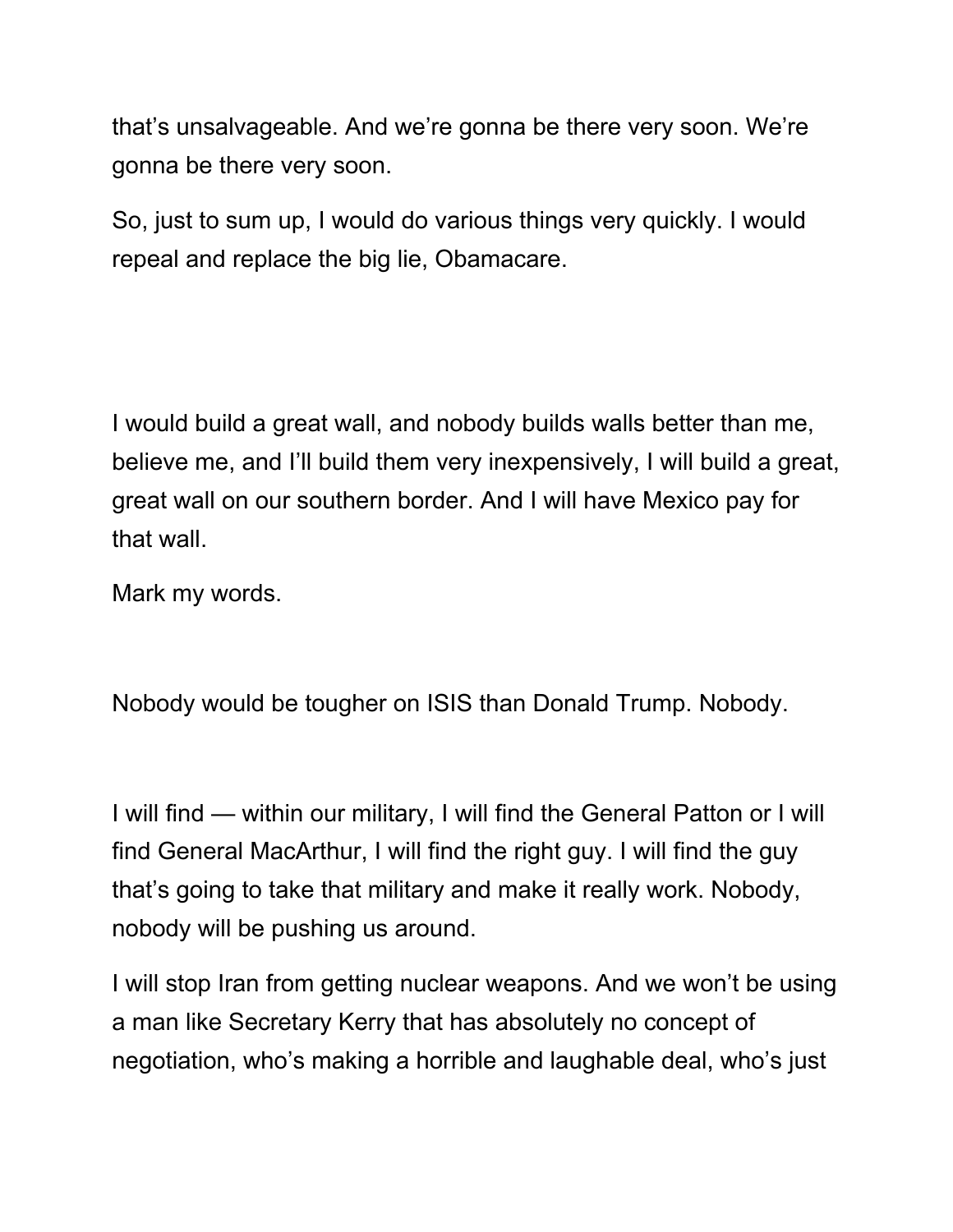being tapped along as they make weapons right now, and then goes into a bicycle race at 72 years old, and falls and breaks his leg. I won't be doing that. And I promise I will never be in a bicycle race. That I can tell you.

I will immediately terminate President Obama's illegal executive order on immigration, immediately.

Fully support and back up the Second Amendment.

Now, it's very interesting. Today I heard it. Through stupidity, in a very, very hard core prison, interestingly named Clinton, two vicious murderers, two vicious people escaped, and nobody knows where they are. And a woman was on television this morning, and she said, "You know, Mr. Trump," and she was telling other people, and I actually called her, and she said, "You know, Mr. Trump, I always was against guns. I didn't want guns. And now since this happened" — it's up in the prison area — "my husband and I are finally in agreement, because he wanted the guns. We now have a gun on every table. We're ready to start shooting."

I said, "Very interesting."

So protect the Second Amendment.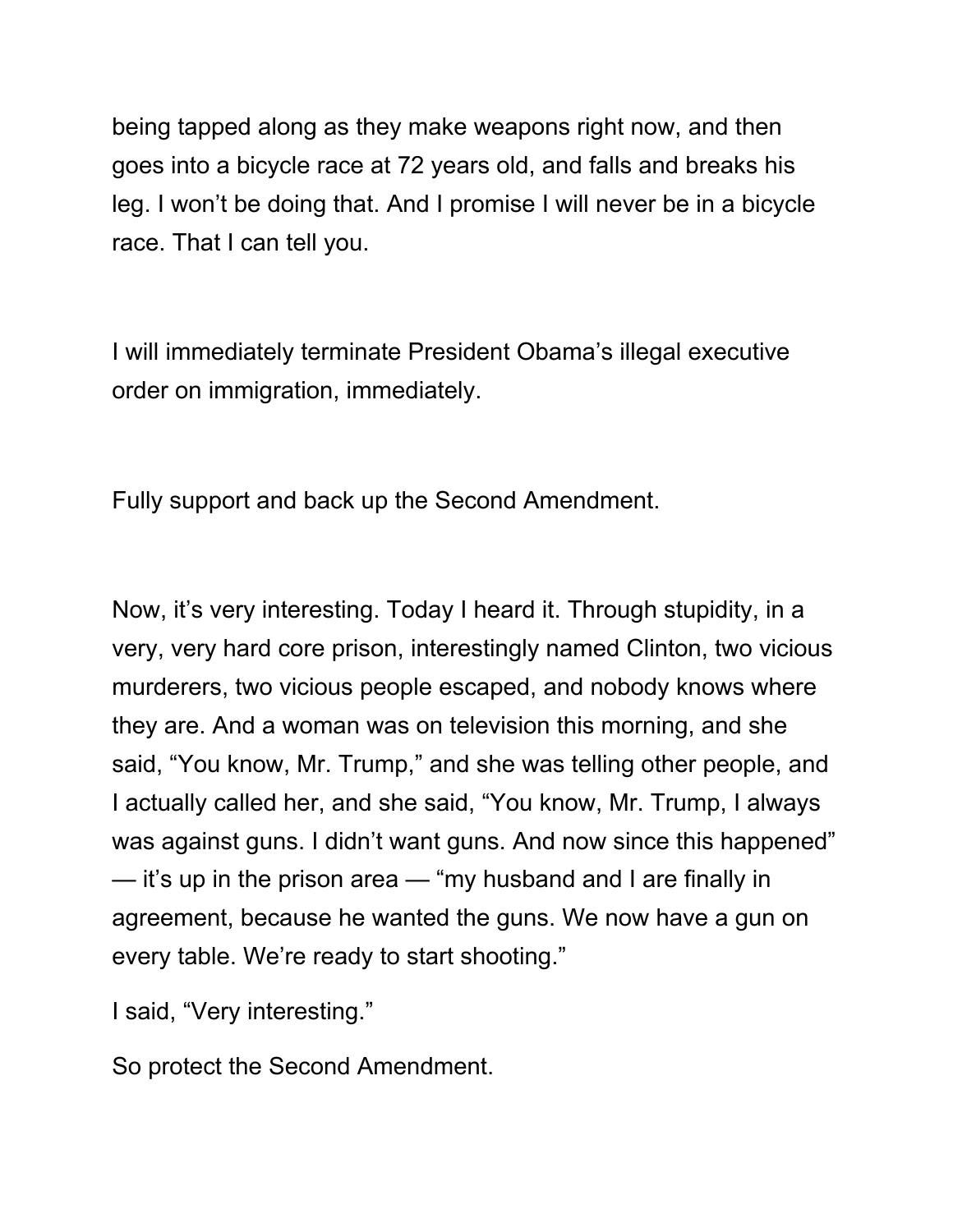End — end Common Core. Common Core should — it is a disaster. Bush is totally in favor of Common Core. I don't see how he can possibly get the nomination. He's weak on immigration. He's in favor of Common Core. How the hell can you vote for this guy? You just can't do it. We have to end — education has to be local.

Rebuild the country's infrastructure.

Nobody can do that like me. Believe me. It will be done on time, on budget, way below cost, way below what anyone ever thought.

I look at the roads being built all over the country, and I say I can build those things for one-third. What they do is unbelievable, how bad.

You know, we're building on Pennsylvania Avenue, the Old Post Office, we're converting it into one of the world's great hotels. It's gonna be the best hotel in Washington, D.C. We got it from the General Services Administration in Washington. The Obama administration. We got it. It was the most highly sought after — or one of them, but I think the most highly sought after project in the history of General Services. We got it. People were shocked, Trump got it.

Well, I got it for two reasons. Number one, we're really good. Number two, we had a really good plan. And I'll add in the third, we had a great financial statement. Because the General Services, who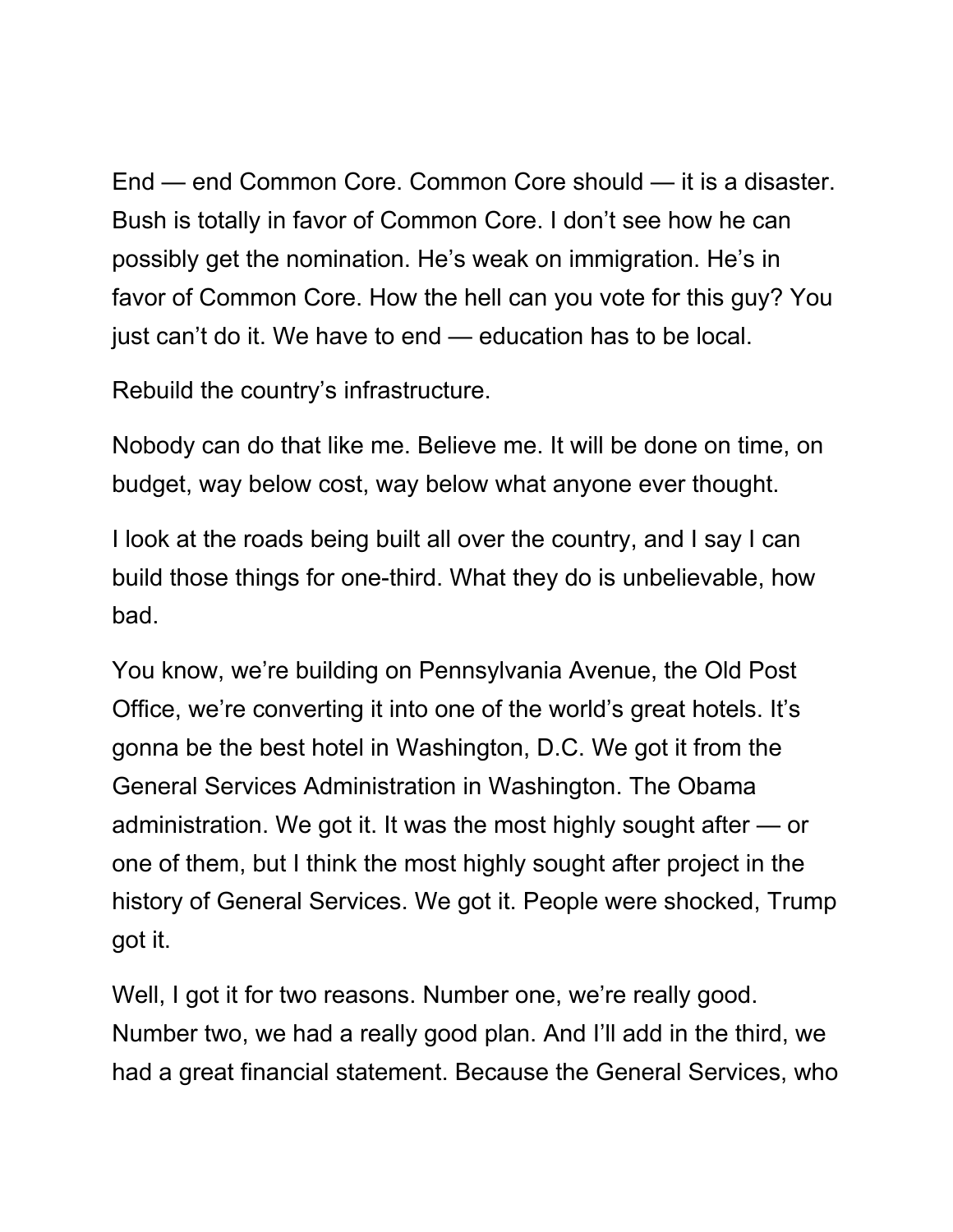are terrific people, by the way, and talented people, they wanted to do a great job. And they wanted to make sure it got built.

So we have to rebuild our infrastructure, our bridges, our roadways, our airports. You come into La Guardia Airport, it's like we're in a third world country. You look at the patches and the 40-year-old floor. They throw down asphalt, and they throw.

You look at these airports, we are like a third world country. And I come in from China and I come in from Qatar and I come in from different places, and they have the most incredible airports in the world. You come to back to this country and you have LAX, disaster. You have all of these disastrous airports. We have to rebuild our infrastructure.

Save Medicare, Medicaid and Social Security without cuts. Have to do it.

Get rid of the fraud. Get rid of the waste and abuse, but save it. People have been paying it for years. And now many of these candidates want to cut it. You save it by making the United States, by making us rich again, by taking back all of the money that's being lost.

Renegotiate our foreign trade deals.

Reduce our \$18 trillion in debt, because, believe me, we're in a bubble. We have artificially low interest rates. We have a stock